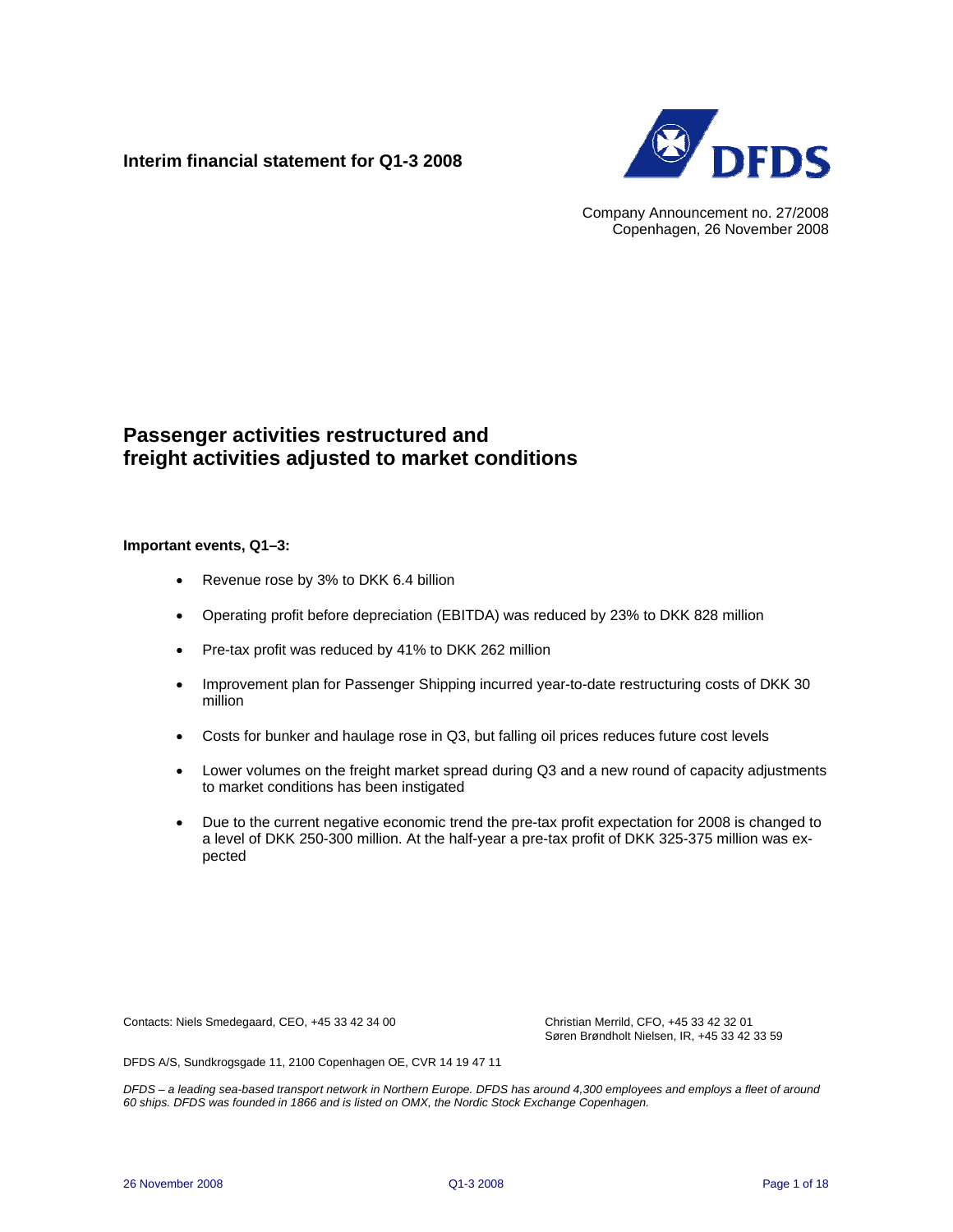# Key figures DFDS Group

|                                                                      | 2008   | 2007           | 2008    | 2007         | 2007         |
|----------------------------------------------------------------------|--------|----------------|---------|--------------|--------------|
| DKK mill.                                                            | Q3     | Q3             | $Q1-Q3$ | Q1-Q3        | Full year    |
|                                                                      |        |                |         |              |              |
| Income statement                                                     |        |                |         |              |              |
| Revenue <sup>1)</sup>                                                | 2,259  | 2,263          | 6,412   | 6,247        | 8,310        |
| Ro-Ro Shipping                                                       | 1,009  | 951            | 2,932   | 2,730        | 3,680        |
| <b>Container Shipping</b>                                            | 424    | 420            | 1,295   | 1,226        | 1,642        |
| Passenger Shipping                                                   | 602    | 650            | 1,425   | 1,500        | 1,932        |
| <b>Terminal Services</b>                                             | 166    | 173            | 503     | 524          | 703          |
| <b>Trailer Services</b>                                              | 230    | 242            | 750     | 742          | 986          |
| Operating profit before depreciation (EBITDA) <sup>1)</sup>          | 394    | 472            | 828     | 1,072        | 1,316        |
| Ro-Ro Shipping                                                       | 202    | 244            | 596     | 698          | 896          |
| <b>Container Shipping</b>                                            | 32     | 40             | 90      | 118          | 151          |
| Passenger Shipping                                                   | 164    | 191            | 131     | 241          | 249          |
| <b>Terminal Services</b>                                             | 0      | $\overline{2}$ | 4       | 7            | 15           |
| <b>Trailer Services</b>                                              | 5      | 11             | 30      | 43           | 57           |
| Profit on disposal of ships, buildings, and terminals                | 3      | 0              | 34      | $-2$         | 33           |
| Operating profit (EBIT)                                              | 255    | 320            | 431     | 617          | 752          |
| Financing, net                                                       | $-61$  | $-54$          | $-169$  | -170         | -226         |
| Profit before tax                                                    | 194    | 266            | 262     | 447          | 526          |
| Profit for the period                                                | 186    | 259            | 246     | 417          | 412          |
| Profit for the period after minority interests                       | 184    | 255            | 239     | 409          | 400          |
| Profit for analytical purposes                                       | 186    | 254            | 243     | 414          | 485          |
|                                                                      |        |                |         |              |              |
| Capital                                                              |        |                |         |              |              |
| <b>Total assets</b>                                                  |        |                | 9,318   | 9,907        | 9,610        |
| DFDS A/S' share of the equity                                        |        |                | 3,685   | 3,571        | 3,538        |
| <b>Total equity</b>                                                  |        | ۰              | 3,783   | 3,685        | 3,653        |
| Net interest bearing debt                                            |        |                | 3,594   | 4,290        | 3,845        |
| Invested capital, average                                            | 7,699  | 8,106          | 7,794   | 8,168        | 8,113        |
| Average number of employees                                          |        |                | 4,343   | 4,419        | 4,427        |
|                                                                      |        |                |         |              |              |
| <b>Cash flow</b>                                                     |        |                |         |              |              |
| Cash flow from operating activities before finance and after tax     | 270    | 395            | 707     | 1,020        | 1,264        |
| Cash flow from investments                                           | $-139$ | $-147$         | $-243$  | $-198$       | $-151$       |
| Acquisition of companies, activities and minority interests          | $-1$   | $-1$           | $-30$   | $-12$        | $-35$        |
| Other investments                                                    | $-138$ | $-146$         | $-213$  | -186         | $-116$       |
| Free cash flow                                                       | 131    | 248            | 464     | 822          | 1,113        |
| <b>Operations and return</b>                                         |        |                |         |              |              |
| Number of ships                                                      |        |                | 58      | 63           | 64           |
| Revenue growth, %                                                    | $-0.2$ | 13.2           | 2.6     | 15.5         | 10.5         |
| EBITDA-margin, %                                                     | 17.4   | 20.9           | 12.9    | 17.2         | 15.8         |
| Operating margin, %                                                  | 11.3   | 14.1           | 6.7     | 9.9          | 9.1          |
| Invested capital turnover rate, times                                | 1.17   | 1.12           | 1.10    | 1.02         | 1.02         |
| Return on invested capital (ROIC) p.a., %                            | 12.5   | 15.1           | 6.8     | 9.3          | 8.6          |
| Return on equity p.a., %                                             | 20.6   | 29.5           | 9.0     | 16.4         | 14.5         |
|                                                                      |        |                |         |              |              |
| Capital and per share<br>Equity ratio, %                             |        |                | 40.6    | 37.2         | 38.0         |
|                                                                      |        |                | 0.98    |              | 1.09         |
| Financial gearing, times                                             |        |                |         | 1.20         |              |
| Earnings per share (EPS), DKK                                        | 23.91  | 33.29          | 31.14   | 53.50        | 52.40        |
| Dividend per share, DKK                                              |        |                |         |              | 15.0         |
| Number of shares at the end of the period, '000                      |        |                | 8,000   | 8,000<br>710 | 8,000<br>790 |
| Share price at the end of the period, DKK<br>Market value, DKK mill. |        |                | 339     |              |              |
|                                                                      |        |                | 2,712   | 5,680        | 6,320        |

**1)** The figures per business area do not sum to the Group figures as, among other things, eliminations and non-allocated items are not included.

*Definitions on page 18.*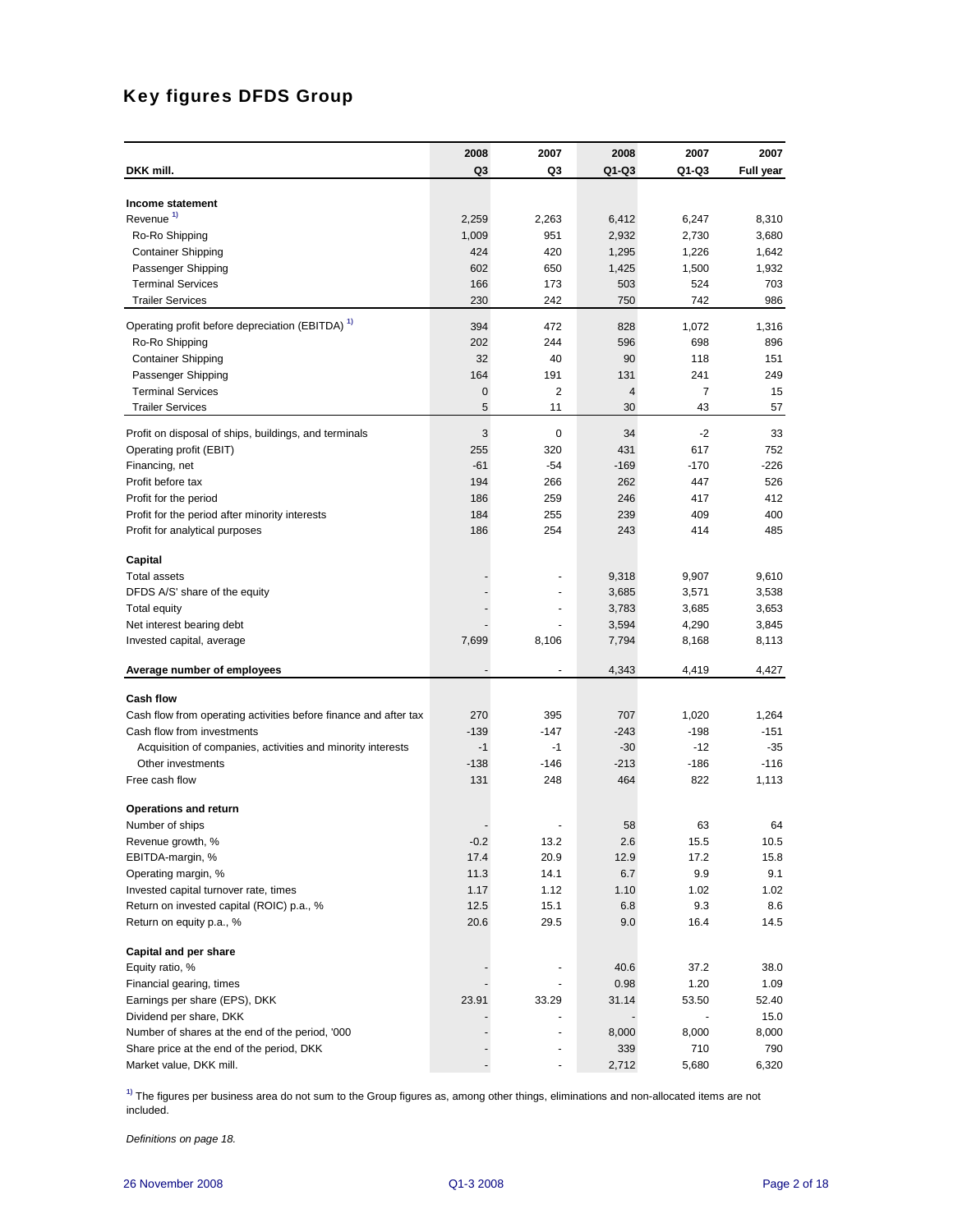#### **Market trends**

Market growth in the North European transport sector slowed down further in Q3 and more areas of the market were affected than in H1.

The overall trend of slower market growth and falling volumes is expected to continue in Q4.

Slower market growth creates overcapacity in certain segments and areas of the market, which adds to the competitive pressure. However, up to and including Q3, freight rates and ticket prices have remained relatively stable in general.

The rise in oil prices, which peaked in July, led to a significant increase in costs in Q3. In some segments and markets it was possible to pass the increased costs on to customers, while competitive conditions elsewhere meant that it was only possible to offset a part of the rise.

In addition, the weakening of the British pound had an impact on demand and traffic patterns, and therefore also affected the balance of traffic flows in and around UK.

## **Adjustment to market conditions completed**

In order to tackle the changed market conditions, the following changes have been made since the end of H1:

- Tonnage:
	- o One ro-pax ship and one container ship have been returned
	- o Two ro-ro vessels have been chartered out externally
	- o One passenger ship has been laid up
- Capacity reduction:
	- o Bergen route closed
	- o Capacity on the ro-pax route between Germany and Latvia reduced from two ships to one ship
	- o Capacity on the ro-ro route between Sweden and Belgium reduced from four to three ships
	- o Capacity on the lo-lo routes between Ireland and the Netherlands reduced from five to four ships
- Cost cutting:
	- o Charter rates for lo-lo tonnage reduced
	- o Phase two of the improvement plan for DFDS Seaways implemented (as per the announcement of 18 September 2008)
	- o The efficiency project at the DFDS Nordic Terminal, Immingham, concluded
	- o Crossing times extended on several routes
- Sales initiatives:
	- o Price adjustments
	- o New paper-industry contract achieved
	- o New future contracts for auto and steel industry

#### **New adjustments of activities**

In response to the further weakening of the market in Q3, the following new adjustments of activities have either been instigated or are planned:

- Tonnage:
	- o A further two ro-ro ships will be chartered out in 2008/2009
	- o One lo-lo ship will be returned in January 2009
- Capacity reduction:
	- o The number of weekly departures on the Sweden-Belgium ro-ro route reduced from six to five in early November 2008
	- o A smaller lo-lo ship deployed on the route between Spain and UK
	- o Overall reduction of ro-ro capacity of 5-6% through return and chartering out, despite addition of new tonnage
	- o Sale/return of 200 trucks in Halléns
	- o Further adjustments planned
- Cost reductions:
	- o Esbjerg freight agency discontinued
	- o Staff in DFDS Tor Line, Gothenburg, reduced by 10%
	- o Staff in DFDS Container Line's headquarter reduced by 10%
	- o Staff at DFDS Lys Line's headquarter reduced by 10%
	- o Further adjustments planned

#### **New cooperation with Polferries**

The cooperation covers Polferries' existing Swinoujscie-Ystad route with effect from 1 November 2008.

DFDS will charter the ro-pax ship Wawel from Polferries. The management contract governing this agreement stipulates that the vessel will continue to be operated by Polferries. The ship has a freight capacity of 1,490 lane metres and room for 1,000 passengers.

The contract provides DFDS access to the Polish transport market and enhances Polferries' platform for further development due to DFDS' market position in the Baltic region.

Polferries' headquarters are in Kolobrzeg, Poland. The company operates a total of four passenger and freight ships on the routes Swinoujscie-Ystad, Gdansk-Nynäshamn and Swinoujscie-Copenhagen. The last-mentioned route calls at the DFDS Terminal in Copenhagen.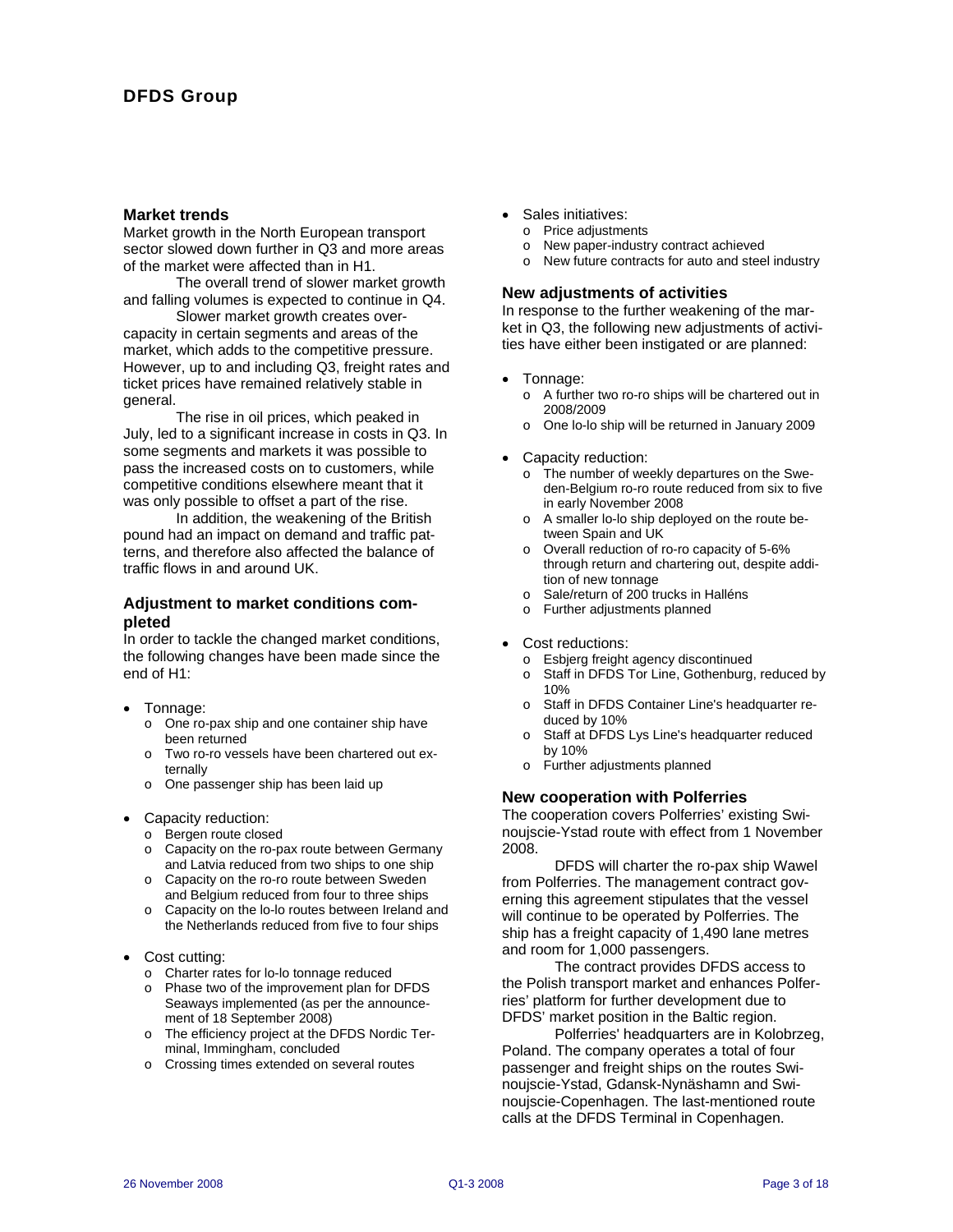#### **Quarterly accounts and expectations**

#### **Revenue**

Group revenue for the first nine months of 2008 rose to DKK 6,412 million, an increase of 3% compared to the same period last year.

#### **Revenue**

| DKK mill.                 | Q307  | Q308   | Change, % |
|---------------------------|-------|--------|-----------|
| Ro-Ro Shipping            | 2,730 | 2,932  |           |
| <b>Container Shipping</b> | 1,226 | 1,295  | 6         |
| Passenger Shipping        | 1,500 | 1,425  | -5        |
| <b>Terminal Services</b>  | 524   | 503    | -4        |
| <b>Trailer Services</b>   | 742   | 750    | 1         |
| Tramp                     | 79    | 38     | -52       |
| Eliminations etc.         | -554  | $-531$ | n.a.      |
| <b>DFDS Group</b>         | 6.247 | 6.412  | 3         |

The majority of the rise in Group turnover can be attributed to bunker surcharges in Ro-Ro Shipping and Container Shipping, as well as increased activity in the latter business area.

Around half of the reduced turnover in Passenger Shipping was due to lower activity, including the closure of the Bergen route beginning of September 2008. The rest was due to the end of a passenger-ship chartering agreement in December 2007.

## **Operating profit before depreciation (EBITDA)**

Group EBITDA for Q1-3 2008 was DKK 828 million, a reduction of 23%. The lower profit was primarily the result of a decrease in the EBITDA margin to 12.9%, a reduction of 4.3 percentage points compared to the same period last year.

| <b>Operating profit before depreciation (EBITDA)</b> |  |  |  |
|------------------------------------------------------|--|--|--|
|                                                      |  |  |  |

| DKK mill.                 | Q307  | Q308  | Change, % |
|---------------------------|-------|-------|-----------|
| Ro-Ro Shipping            | 698   | 596   | $-15$     |
| <b>Container Shipping</b> | 118   | 90    | $-24$     |
| Passenger Shipping        | 241   | 131   | $-46$     |
| <b>Terminal Shipping</b>  | 7     | 4     | $-43$     |
| <b>Trailer Shipping</b>   | 43    | 30    | $-30$     |
| <b>Tramp Shipping</b>     | 4     | 10    | 150       |
| Non-allocated items       | -39   | $-33$ | n.a.      |
| <b>DFDS Group</b>         | 1.072 | 828   | -23       |

The lower margin can be attributed to higher costs for bunker, chartered tonnage (including renewal of tonnage) and haulage, as well as lower capacity utilisation as a result of slower market growth.

Financial performance in all business areas was characterised by areas of stable development and areas of significantly lower performance as a result of changes to market conditions.

Performance in the individual areas is described in greater detail on pages 6-10. However, it should be noted that Passenger Shipping's EBITDA is not directly comparable with the same

period last year due to special items totalling DKK 55 million. These are reported in greater detail on page 8.



## **Profit/loss on sale of assets, depreciation and EBIT**

Depreciation was reduced by DKK 20 million to DKK 432 million in the first nine months of 2008. Approximately one third of the reduction was due to the end of tramp-ship depreciation as a result of the divestment of the Tramp business area. A similar amount can be attributed to the sale of a passenger ship in 2007. Several small reductions were posted in the other business areas.

#### **Profits on disposals and depreciation, Group**

| DKK mill.              | Q307   | Q308   | Change, % |
|------------------------|--------|--------|-----------|
| <b>EBITDA</b>          | 1,072  | 828    | $-23$     |
| Associated companies   | $-2$   | -3     | 50        |
| Profit on disposals    | $-2$   | 34     | n.a.      |
| Depreciation           | $-452$ | $-432$ | $-4$      |
| Goodwill/neg. goodwill | 1      |        | 300       |
| EBIT                   | 617    | 431    | -30       |

EBIT was hereafter DKK 431 million, a reduction of 30%.

## **Financing**

The net cost of financing in the first nine months of 2008 was DKK 169 million, which was on a par with the same period last year. Net interest charges fell as a result of lower net interestbearing debt, but this was offset by a loss from net exchange rate adjustments, partly due to fluctuations in the value of the SEK.

#### **Finance, net, Group**

| DKK mill.              | Q307   |        | Q308 Change, % |
|------------------------|--------|--------|----------------|
| Interest, net          | $-162$ | $-148$ | -9             |
| Financial gains/losses | 3      | -9     | -400           |
| Other items            | $-11$  | $-12$  |                |
| Total                  | -170   | -169   | -1             |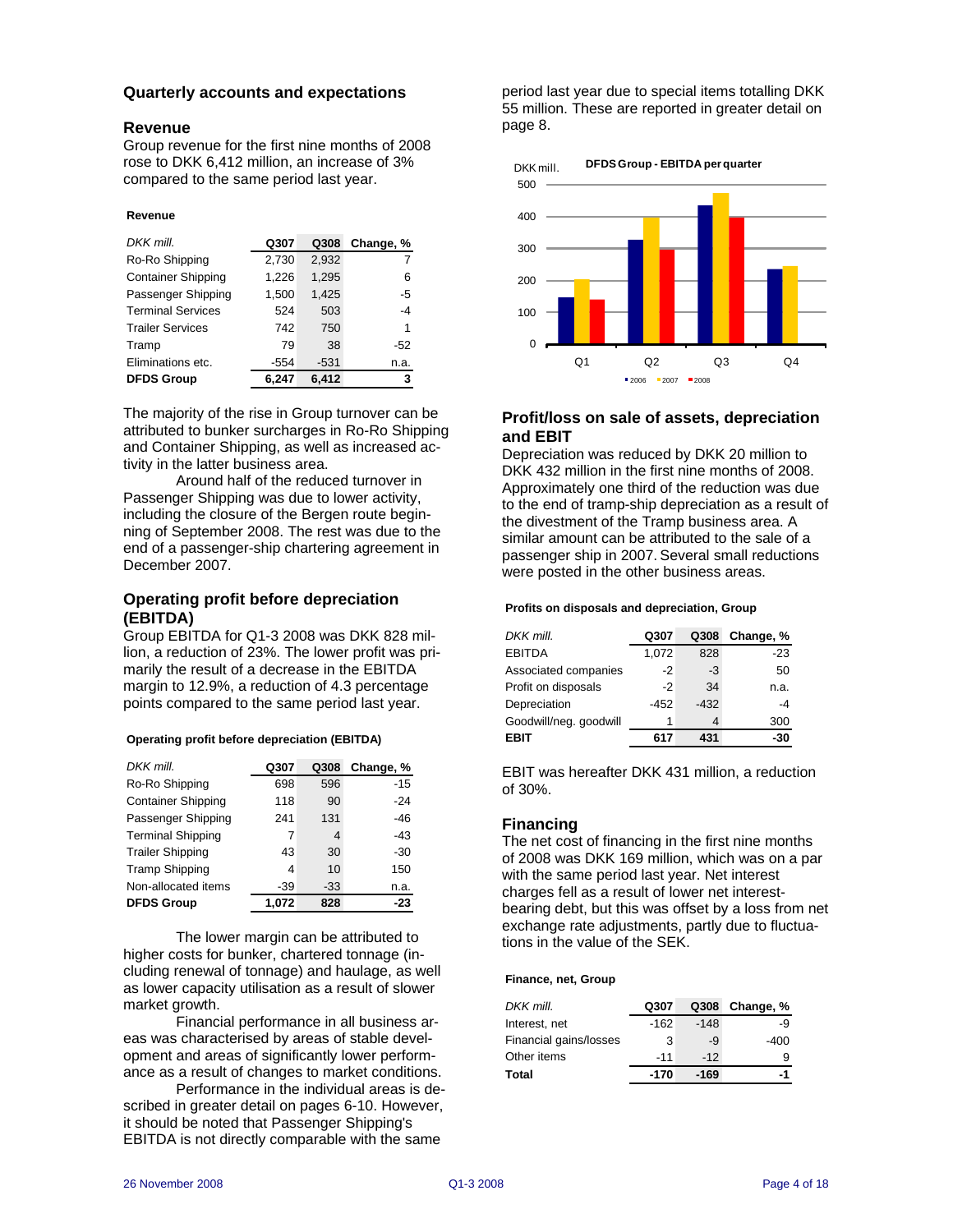#### **Pre-tax profit**

Pre-tax profit for the first nine months of 2008 was DKK 262 million, a decrease of 41% compared to the same period last year.

#### **Balance sheet and investments**

Total assets at the end of Q3 amounted to DKK 9.32 billion, a decrease of 6% compared to this time last year, and 3% less than at the end of 2007.

The reduction of total assets compared to the same period last year was primarily due to the sale of a passenger ship in Q4 2007 and to the sale of the tramp ships in Q2 2008. In addition, depreciations also exceeded investments during the period.

## **Invested capital and ROIC**

The average invested capital in the first nine months of 2008 decreased to DKK 7.79 billion, a decline of 5% compared to the same period last year.

The return on invested capital was 6.8%, a decrease of 2.5 percentage points compared to the same period last year.

#### **Purchase of treasury shares**

DFDS A/S has in the period 3-17 October 2008 purchased 30,856 treasury shares corresponding to 0.39% of the share capital in accordance with the annual general meeting's authorisation. The

ownership share of treasury shares hereafter comprises 4.25%.

## **Profit forecast 2008**

As stated in DFDS' annual report and the H1 report, previous expectations were subject to greater uncertainty than usual. The major volatility of recent months in oil prices, exchange rates and market growth implies a further downwards profit adjustment compared to the half-year:

- **Revenue growth** is expected to be approximately 0%. At the half-year, growth of approximately 2% was expected
- **Operating profit before depreciation (EBITDA**) is expected to decrease by approximately 20-25%. At the half-year, a reduction of 15-20% was expected
- **Pre-tax profit** is changed to a level of DKK 250-300 million due to the current negative economic trend. At the half-year a pre-tax profit of DKK 325-375 million was expected

Total net investments for the year are expected to be around DKK 300 million, DKK 100 million less than announced at the half-year. This is due to a change in payments between 2008 and 2009 regarding the lengthening of ro-ro vessels to the North Sea.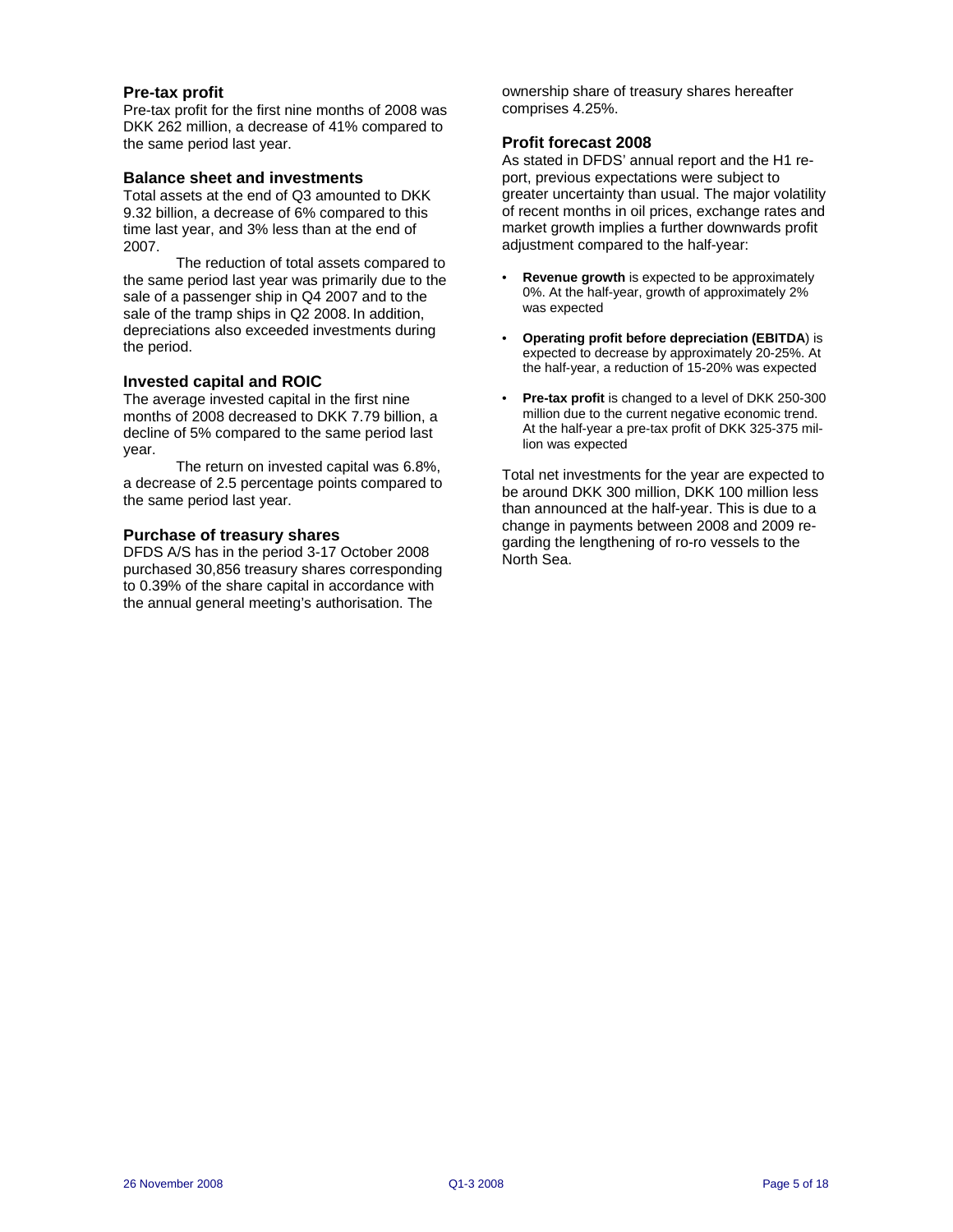# Ro-Ro Shipping

*Ro-Ro Shipping operates route networks based on ro-ro and ro-pax tonnage in the North Sea and the Baltic Sea. The most important customer groups are haulage and forwarding companies, as well as producers of heavy industrial goods.* 

|                                               |       |       | 2007        |       |           |             | 2008           |       | 2008            | 2007   |
|-----------------------------------------------|-------|-------|-------------|-------|-----------|-------------|----------------|-------|-----------------|--------|
| DKK mill.                                     | Q1    | Q2    | Q3          | Q4    | Full year | Q1          | Q <sub>2</sub> | Q3    | $Q1-Q3$         | Q1-Q3  |
|                                               |       |       |             |       |           |             |                |       |                 |        |
| Ro-Ro Shipping                                |       |       |             |       |           |             |                |       |                 |        |
| Revenue                                       | 875   | 904   | 951         | 950   | 3,680     | 926         | 997            | 1,009 | 2,932           | 2,730  |
| Operating profit before depreciation (EBITDA) | 211   | 243   | 244         | 198   | 896       | 183         | 211            | 202   | 596             | 698    |
| Sale of assets                                | $-2$  | 0     | $\mathbf 0$ | 0     | $-2$      | $\mathbf 0$ |                | 3     | 10 <sup>1</sup> | $-2$   |
| Depreciation                                  | $-63$ | $-63$ | $-65$       | $-65$ | $-256$    | $-62$       | $-61$          | $-64$ | $-187$          | $-191$ |
| Operating profit (EBIT)                       | 146   | 180   | 179         | 133   | 638       | 121         | 157            | 141   | 419             | 505    |
| Operating profit margin (EBIT), %             | 16.7  | 19.9  | 18.8        | 14.0  | 17.3      | 13.1        | 15.7           | 14.0  | 14.3            | 18.5   |
| Invested capital, average                     | 4,533 | 4.475 | 4.444       | 4,408 | 4,464     | 4.435       | 4,486          | 4,472 | 4,454           | 4.488  |
| Return on invested capital (ROIC) p.a., %     | 12.9  | 14.2  | 15.3        | 11.2  | 13.3      | 10.9        | 12.3           | 12.2  | 11.6            | 13.9   |
| Lanemetres, '000                              | 2,666 | 2,690 | 2,624       | 2,638 | 10,618    | 2,605       | 2,664          | 2,476 | 7,745           | 7,980  |
| Passengers (Baltic Sea), '000                 | 39    | 57    | 76          | 48    | 220       | 45          | 58             | 81    | 184             | 172    |

#### **Market trends**

The Scandinavian economies were increasingly affected by the repercussions of the financial crisis in Q3. The relative stability of the North Sea market in H1 was followed by a slow down in Q3.

Economic slowdown had already taken hold in the Baltic Sea area during H1, which resulted in lower market growth for maritime transport. This pattern continued in Q3, and the flow of goods between Russia and the Eurozone continued to slow down.

#### **Activity trends**

The number of transported lane metres was 3% lower in the first nine months than during the same period last year. This comprised a 6% reduction in volume in Q3, while the volume in H1 was 2% lower than the same period last year.

In the North Sea, the level of activity was 5% lower in Q3. This was due to, for example, lower activity in the automobile industry and the weakening of the British pound. Activity levels on several East-West routes in the Baltic were reduced because of increased competition from

land-based transport. Volume increases were achieved in Q3 on routes between Sweden, Denmark and Lithuania.

#### **Financial performance**

Revenue increased by 7% to DKK 2,932 million. Adjusted for the rise in bunker surcharges, revenue was on a par with the same period last year, as the lower volumes were more or less offset by a rise in other income, e.g. from the chartering out of tonnage. The average freight rate was on a level with the same period last year.

Operating profit before depreciation (EBITDA) was reduced by 15% to DKK 596 million due to higher costs. The rise in bunker costs was not fully offset by surcharges, and accounts for approximately 25% of the decrease. Approximately half of the decrease can be attributed to increased net costs for chartering tonnage, related to tonnage renewal and capacity increases. In addition comes a relative rise in other costs.

Return on invested capital in the first nine months was 12%.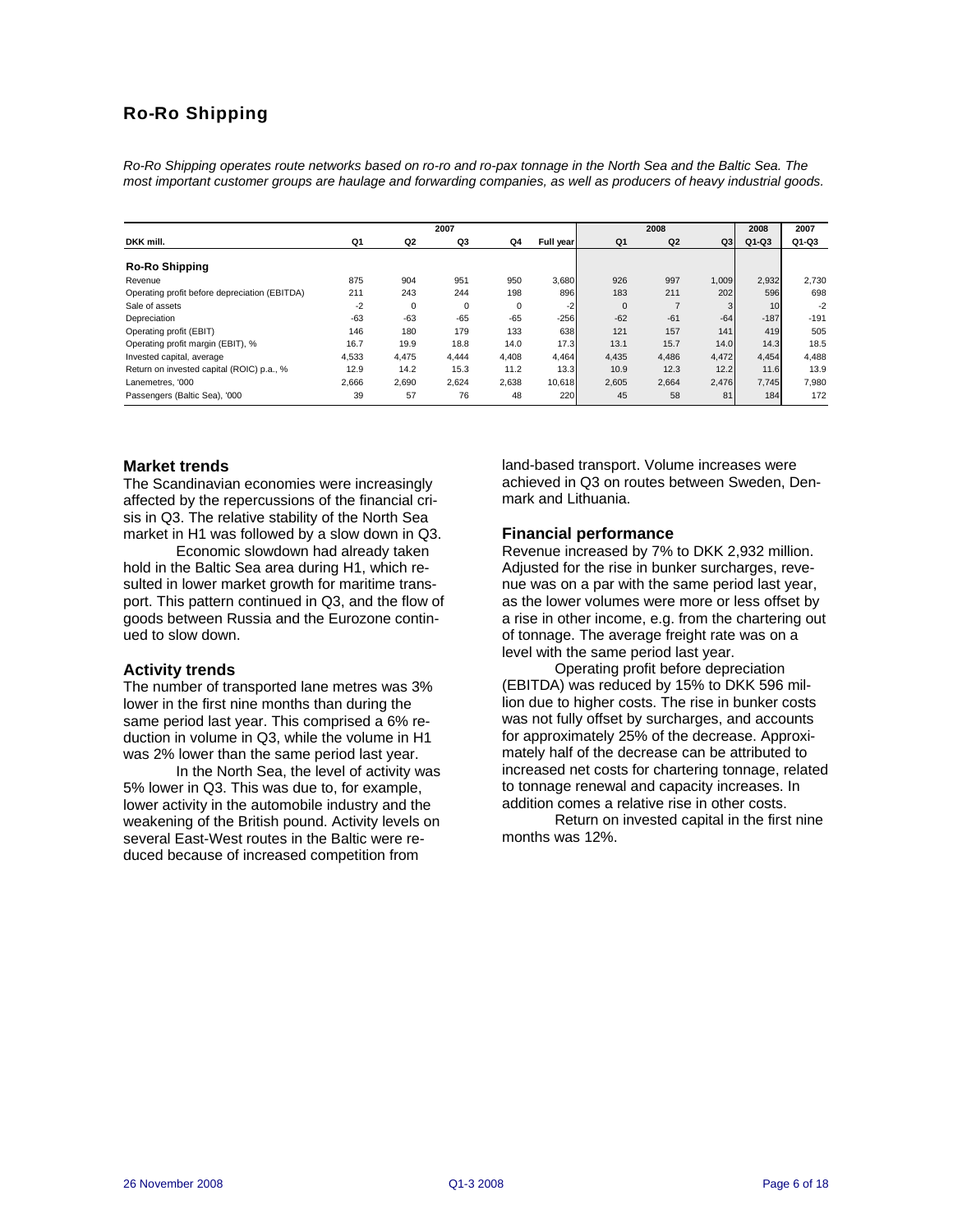# Container Shipping

Container Shipping comprises route networks based on lo-lo tonnage in the North Sea, the Irish Sea and the north of Spain. The most important customer groups are import and export companies, as well as producers of heavy industrial *goods.* 

|                                               |       |       | 2007  |       |           |       | 2008  |                 | 2008    | 2007  |
|-----------------------------------------------|-------|-------|-------|-------|-----------|-------|-------|-----------------|---------|-------|
| DKK mill.                                     | Q1    | Q2    | Q3    | Q4    | Full year | Q1    | Q2    | Q3              | $Q1-Q3$ | Q1-Q3 |
|                                               |       |       |       |       |           |       |       |                 |         |       |
| <b>Container Shipping</b>                     |       |       |       |       |           |       |       |                 |         |       |
| Revenue                                       | 412   | 394   | 420   | 416   | 1,642     | 430   | 441   | 424             | 1,295   | 1,226 |
| Operating profit before depreciation (EBITDA) | 38    | 40    | 40    | 33    | 151       | 29    | 29    | 32              | 90      | 118   |
| Depreciation                                  | $-20$ | $-21$ | $-18$ | $-22$ | $-81$     | $-21$ | $-21$ | $-19$           | $-61$   | $-59$ |
| Operating profit (EBIT)                       | 18    | 19    | 22    | 11    | 70        | 8     | 6     | 10 <sup>1</sup> | 24      | 59    |
| Operating profit margin (EBIT), %             | 4.4   | 4.8   | 5.2   | 2.6   | 4.3       | 1.9   | 1.4   | 2.4             | 1.9     | 4.8   |
| Invested capital, average                     | 955   | 950   | 965   | 970   | 960       | 935   | 916   | 907             | 921     | 960   |
| Return on invested capital (ROIC) p.a., %     | 6.8   | 7.0   | 7.6   | 4.0   | 6.3       | 2.9   | 2.9   | 4.0             | 3.2     | 7.0   |
| Tons, '000                                    | 543   | 517   | 527   | 513   | 2,100     | 608   | 606   | 612             | 1,826   | 1,587 |
| Containers, '000                              | 29    | 31    | 29    | 28    | 117       | 25    | 29    | 26              | 80      | 89    |

#### **Market trends**

The current economic decline has led to a slowdown in the level of activity on the Irish and UK markets, which are central to Container Shipping. The construction sector, for example, has been characterised by significantly reduced activity. The low market growth contributes to creation of overcapacity and pressure on freight rates.

At the end of Q3, a trend of overcapacity in the haulage sector has also become apparent.

#### **Activity trends**

For the activities based in Norway (DFDS Lys Line), the result for industrial logistics activities was lower than in 2007, but in line with expectations. The result for door-to-door activities on the North Sea has been significantly impaired as a result of low market growth and increased competition. Industrial charter activities, which operate in the bulk market, were characterised by improved financial performance in the first nine months, but

market conditions deteriorated towards the end of Q3.

Volumes between Ireland and the Continent were reduced in Q3, and capacity has been reduced from five to four ships. A considerable rise in haulage costs, primarily in H1, and a weakening rate level caused by overcapacity has led to a significant drop in financial performance.

#### **Financial performance**

Revenue for the first nine months rose by 6% to DKK 1,295 million. Bunker surcharges account for around 70% of the rise, while the remainder can be attributed to increased activity in industrial logistics and chartering.

Operating profit before depreciation (EBITDA) for the first nine months fell by 24% to DKK 90 million. The downturn in financial performance can primarily be attributed to higher bunker and haulage costs.

Return on invested capital for the first nine months was 3% p.a.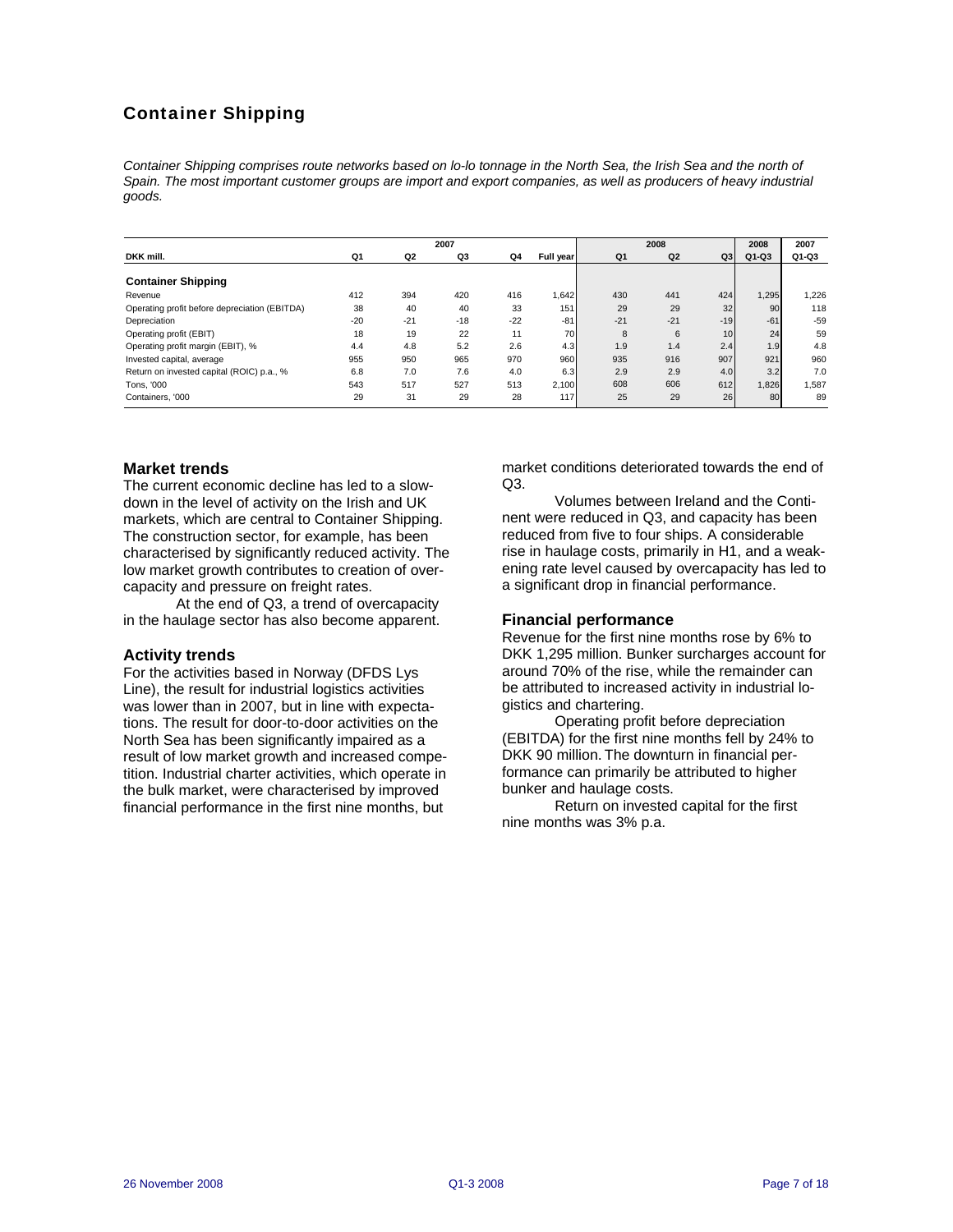# Passenger Shipping

*Passenger Shipping operates passenger routes based on cruise-ferry tonnage in the North Sea and Kattegat/Skagerrak. The most important customer groups are passengers travelling by car, Mini Cruise passengers, conference organizers and tour operators. In addition, canal tour operator DFDS Canal Tours.* 

|                                               |          |             | 2007        |       |           |             | 2008           |          | 2008   | 2007     |
|-----------------------------------------------|----------|-------------|-------------|-------|-----------|-------------|----------------|----------|--------|----------|
| DKK mill.                                     | Q1       | Q2          | Q3          | Q4    | Full year | Q1          | Q <sub>2</sub> | Q3       | Q1-Q3  | Q1-Q3    |
| <b>Passenger Shipping</b>                     |          |             |             |       |           |             |                |          |        |          |
| Revenue                                       | 333      | 517         | 650         | 432   | 1,932     | 320         | 503            | 602      | 1,425  | 1,500    |
| Operating profit before depreciation (EBITDA) | $-49$    | 99          | 191         | 8     | 249       | $-88$       | 55             | 164      | 131    | 241      |
| Sale of assets                                | $\Omega$ | $\mathbf 0$ | $\mathbf 0$ | 35    | 35        | $\mathbf 0$ |                | $\Omega$ |        | $\Omega$ |
| Depreciation                                  | $-53$    | $-42$       | $-50$       | $-38$ | $-183$    | $-47$       | $-46$          | $-44$    | $-137$ | $-145$   |
| Operating profit (EBIT)                       | $-102$   | 57          | 141         | 5     | 101       | $-135$      | 10             | 120      | $-5$   | 96       |
| Operating profit margin (EBIT), %             | $-30.6$  | 11.0        | 21.7        | 1.2   | 5.2       | $-42.2$     | 2.0            | 19.9     | $-0.4$ | 6.4      |
| Invested capital, average                     | 2.038    | 1.967       | 1.958       | 1.921 | 1,973     | 1.840       | 1.767          | 1.750    | 1.795  | 1.998    |
| Return on invested capital (ROIC) p.a., %     | $-20.1$  | 10.2        | 27.5        | 0.9   | 4.7       | $-29.3$     | 2.0            | 26.2     | $-0.3$ | 6.0      |
| Passengers, '000                              | 271      | 402         | 494         | 332   | 1,499     | 271         | 391            | 462      | 1,124  | 1.167    |

#### **Market trends**

Economic stagnation has resulted in lower market growth in general, although the Danish market has remained stable. The Norwegian passengershipping market is characterised by a large supply of capacity, as well as intense price competition and later bookings. In general, it is difficult to offset rising bunker costs fully by means of bunker surcharges.

#### **Activity trends**

Passenger numbers fell by 4% in the first nine months of 2008 compared with the same period last year. Around 1% of this fall was due to the closure of the Bergen route in early September this year. On the Oslo route, there were 3% fewer passengers, although the total net revenue per passenger was on a par with the same period last year, despite intense competition on the Norwegian market.

On the Amsterdam route, the number of passengers was 3% lower than in the same period last year, as a result of a decline of 7% in Q3. The weakened British pound also negatively affected the route's market situation and earnings level. In addition, there has been a significant increase in the route's net bunker costs due to limited coverage through surcharges.

The Bergen route closed in early September 2008 and the ship deployed on it, Queen of Scandinavia, was laid up.

#### **Improvement plan – phase two**

The improvement plan has so far led to restructuring costs of DKK 30 million, and a further DKK 4 million in costs are expected for the whole year.

Phase two of the plan included the streamlining of ship operations through organisational changes and more flexible agreements for onboard staff. The former led to a staff reduction of 60 employees, which is expected to produce an overall saving of around DKK 40 million in 2009.

## **Financial performance**

Revenue for the first nine months of 2008 fell 5% to DKK 1,425 million compared to the same period last year. Approximately half of the decrease was due to the end of a chartering agreement in December 2007. The remainder was due to lower passenger numbers and a small downturn in ticket revenue per passenger. Onboard revenue per passenger remained on a par with the same period last year.

Operating profit before depreciation (EBITDA) for the first nine months of 2008 was DKK 131 million, which was DKK 110 million lower than the same period last year. However, the period's EBITDA is not directly comparable due to the following:

- Restructuring costs of DKK 30 million in the first nine months
- Income of DKK 16 million from the chartering out of a ship in the first nine months of 2007
- A change in the accrual of outstanding costs has increased costs by DKK 9 million, which will be offset in Q4

These special items reduced EBITDA in the period by a total of DKK 55 million. DKK 31 million of the remaining DKK 55 million reduction in financial performance can be attributed to increased net costs for bunkers and the remainder to a lower level of activity.

The return on invested capital for the period was 0%.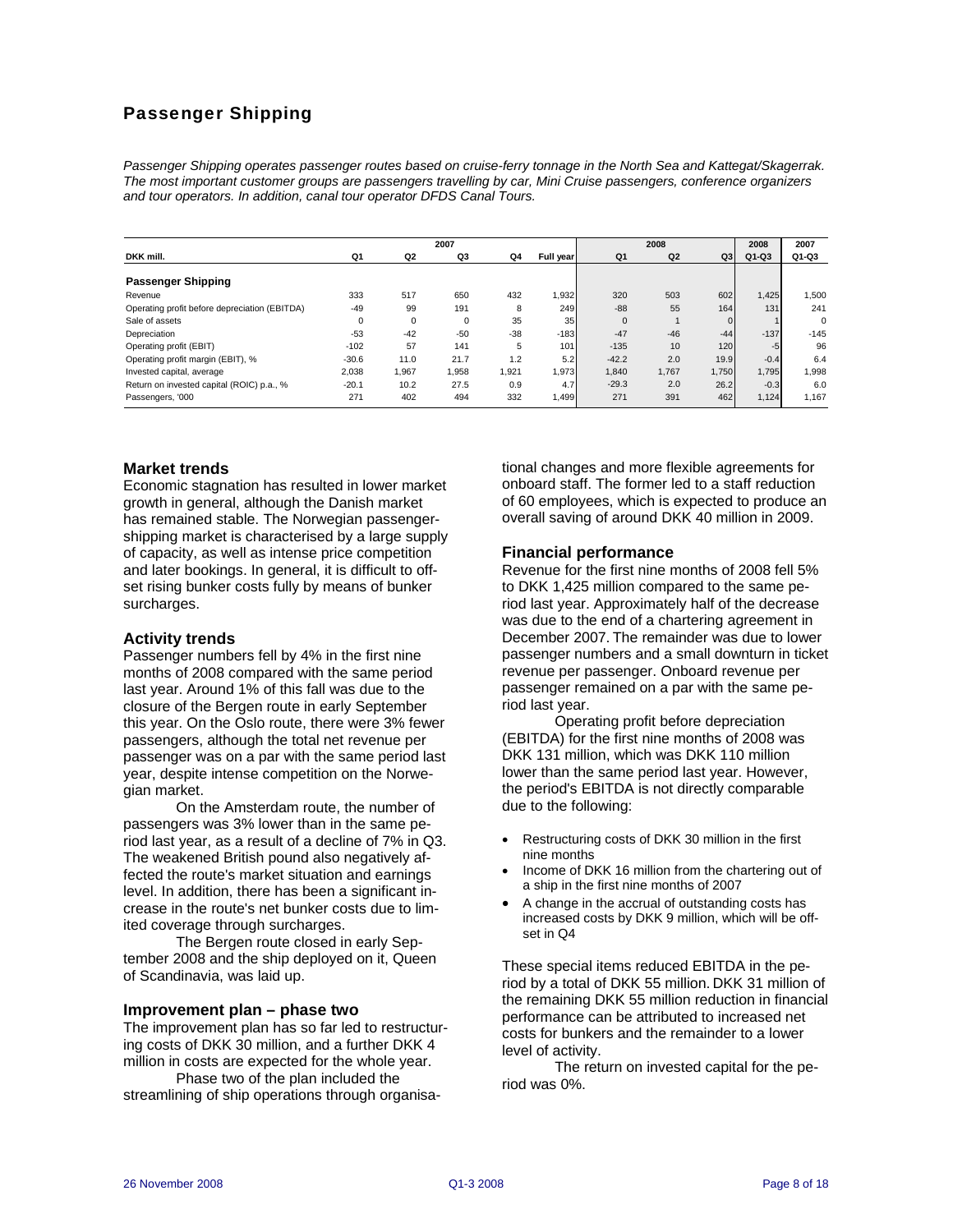# Terminal Services

*Terminal Services operates port terminals in Denmark, UK, Holland and Norway, where unit loads such as trailers, containers, automobiles and industrial goods are processed. Passengers are also processed in some terminals.* 

|                                               | 2007           |                |                |       |           |        | 2008           |              | 2008    | 2007    |
|-----------------------------------------------|----------------|----------------|----------------|-------|-----------|--------|----------------|--------------|---------|---------|
| DKK mill.                                     | Q1             | Q <sub>2</sub> | Q3             | Q4    | Full year | Q1     | Q <sub>2</sub> | Q3           | $Q1-Q3$ | $Q1-Q3$ |
| <b>Terminal Services</b>                      |                |                |                |       |           |        |                |              |         |         |
| Revenue                                       | 177            | 174            | 173            | 179   | 703       | 168    | 169            | 166          | 503     | 524     |
| Operating profit before depreciation (EBITDA) | $\overline{2}$ | 3              | $\overline{2}$ | 8     | 15        | 3      |                | $\mathbf{0}$ |         |         |
| Depreciation                                  | $-7$           | $-7$           | $-6$           | $-7$  | $-27$     | $-6$   | $-6$           | $-5$         | $-17$   | $-20$   |
| Operating profit (EBIT)                       | -5             | $-4$           | $-4$           |       | $-12$     | $-3$   | $-5$           | $-5$         | $-13$   | $-13$   |
| Operating profit margin (EBIT), %             | $-2.8$         | $-2.3$         | $-2.3$         | 0.6   | $-1.7$    | $-1.8$ | $-3.0$         | $-3.0$       | $-2.6$  | $-2.5$  |
| Invested capital, average                     | 466            | 493            | 485            | 440   | 466       | 419    | 408            | 401          | 410     | 476     |
| Return on invested capital (ROIC) p.a., %     | $-3.7$         | $-2.5$         | $-2.8$         | 1.1   | $-2.0$    | $-2.7$ | $-4.3$         | $-4.5$       | $-3.8$  | $-2.9$  |
| Tons, '000                                    | 4.460          | 4.484          | 4,489          | 4.446 | 17.879    | 4.543  | 4,200          | 4,033        | 12.776  | 13,433  |

#### **Market trends**

As a result of a high proportion of internal revenue from Ro-Ro Shipping and Container Shipping, the overall market trend closely reflects the situation in these business areas. The market for thirdparty freight, including steel products, has remained positive, while there was some downturn in project cargo.

#### **Activity trends**

Although new third-party clients were added in the first nine months, lower volumes from existing routes in Q3 overshadowed progress in, among other ports, the port terminal in Maasvlakte, Rotterdam.

The efficiency programme at the DFDS Nordic Terminal in Immingham was concluded in Q3, and is expected to contribute to a significant improvement of the terminal's results in 2009.

## **Financial performance**

Revenue for the first nine months was DKK 503 million, 4% lower than the same period last year. The decrease can be attributed to lower volumes on own routes and the weakening of the British pound.

Operating profit before depreciation (EBITDA) for the first nine months was DKK 4 million, a decrease of DKK 3 million compared to the same period last year. The result was negatively affected by DKK 3 million in costs for the efficiency project in the DFDS Nordic Terminal, which is the only loss-making terminal in the business area. Financial performance improved as a result of third-party client activity in the period.

Return on invested capital in the period was -4% p.a.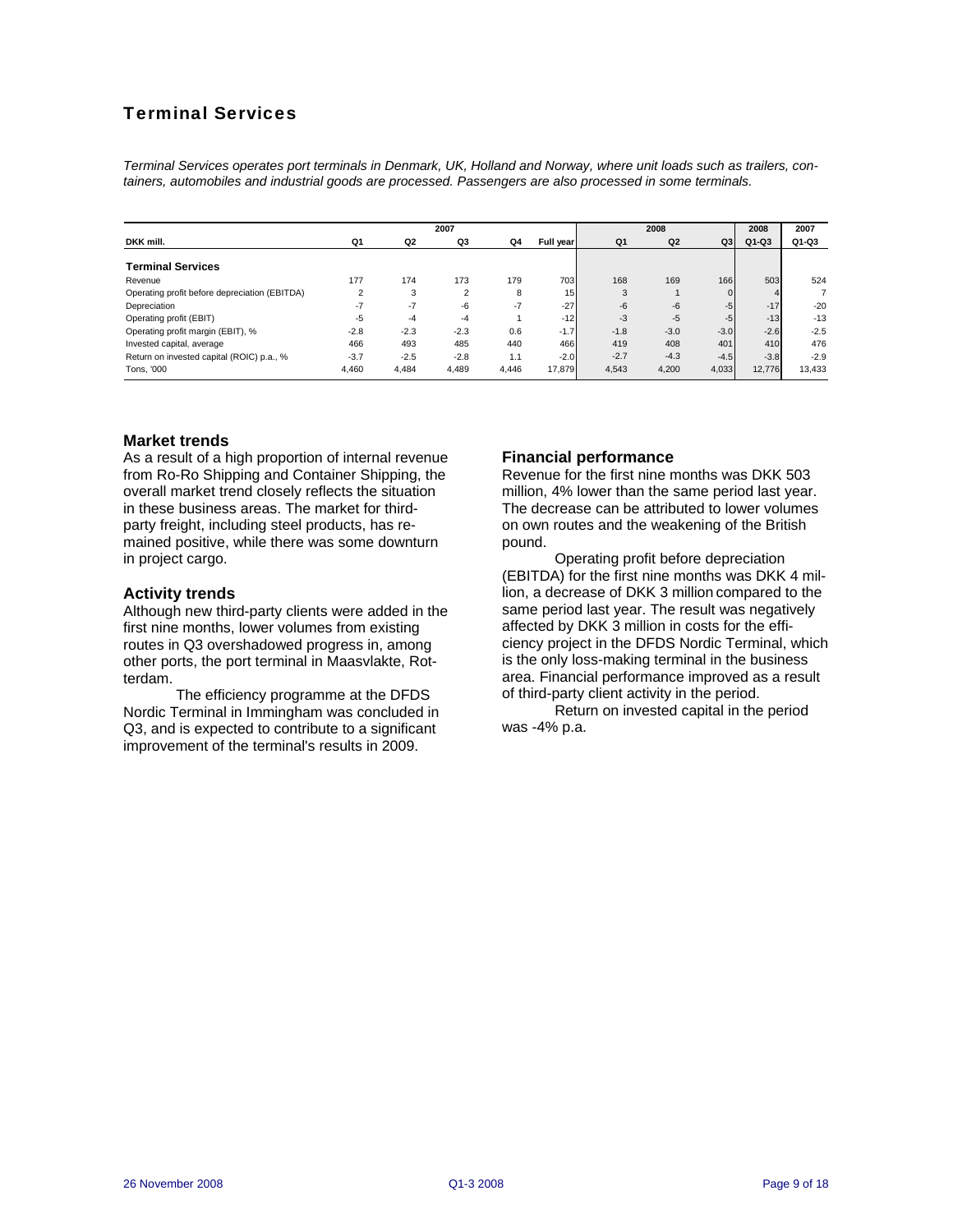# Trailer Services

*Trailer Services operates trailer companies in Norway, Sweden, Denmark, Finland, Germany, Belgium, Holland, UK and Ireland that primarily services the market with transport solutions using DFDS' route network.* 

| 2007                                          |      |      |                | 2008 |                  | 2008 | 2007           |        |         |       |
|-----------------------------------------------|------|------|----------------|------|------------------|------|----------------|--------|---------|-------|
| DKK mill.                                     | Q1   | Q2   | Q3             | Q4   | Full year        | Q1   | Q <sub>2</sub> | Q3     | $Q1-Q3$ | Q1-Q3 |
| <b>Trailer Services</b>                       |      |      |                |      |                  |      |                |        |         |       |
| Revenue                                       | 250  | 250  | 242            | 244  | 986              | 258  | 262            | 230    | 750     | 742   |
| Operating profit before depreciation (EBITDA) | 14   | 18   | 11             | 14   | 57               | 15   | 10             |        | 30      | 43    |
| Depreciation                                  | -9   | $-8$ | -9             | -8   | $-34$            | -8   | $-6$           | $-7$   | $-21$   | $-26$ |
| Operating profit (EBIT)                       | 5    | 10   | $\overline{2}$ | 6    | 23               |      | $\overline{4}$ | -1     | 10      | 17    |
| Operating profit margin (EBIT), %             | 2.0  | 4.0  | 0.8            | 2.5  | 2.3 <sub>l</sub> | 2.7  | 1.5            | $-0.4$ | 1.3     | 2.3   |
| Invested capital, average                     | 209  | 201  | 212            | 233  | 218              | 234  | 229            | 228    | 231     | 211   |
| Return on invested capital (ROIC) p.a., %     | 10.7 | 16.6 | 6.4            | 9.1  | 10.4             | 13.5 | 5.5            | $-2.2$ | 5.4     | 10.9  |
| Shipments, '000                               | 20   | 21   | 20             | 20   | 81               | 21   | 21             | 17     | 59      | 61    |

#### **Market trends**

Trailer Services' main markets are Sweden, UK and the Benelux countries. Until the end of H1, the level of activity remained relatively stable on the Scandinavian markets. However, in line with the general trend on the Continent, market growth began to slow down in Q3, which led to increased price competition in the market.

The rising cost of diesel led to a significant rise in haulage costs in Q3, which in some markets can only be passed on to customers to a limited extent. In addition, competition from Eastern European haulage contractors continued to increase.

#### **Activity trends**

The total number of shipments for the first nine months fell by 3% due to a reduced number of shipments in Q3, while shipment levels were stable in H1. The most significant reduction in Q3 is attributable to the Belgian trailer operator, which reflects developments in the automobile industry.

The integration of activities in the business area continued with the establishment of a joint trailer pool for several companies and the

further development of a joint door-to-door IT business system.

## **Financial performance**

Revenue for the first nine months rose by 1% to DKK 750 million, primarily as a result of diesel surcharges and increases in freight rates, while the number of shipments was 3% lower than in the same period last year.

Operating profit before depreciation (EBITDA) decreased by 30% to DKK 30 million, as the EBITDA margin was reduced to 4.0% from 5.8% in 2007.

The lower profit level can be attributed to Trailer Services' Belgian trailer operator, which accounts for approximately half of the business area's revenue. On account of increased costs for haulage, a lower level of activity in the auto industry and a period of operational management issues, a significant deterioration of the company's profit has occurred in 2008.

In the business area's other activities, improved financial performance was achieved on the basis of tight cost controls and the more stable market conditions in Scandinavia.

 Return on invested capital for the period was 5% p.a.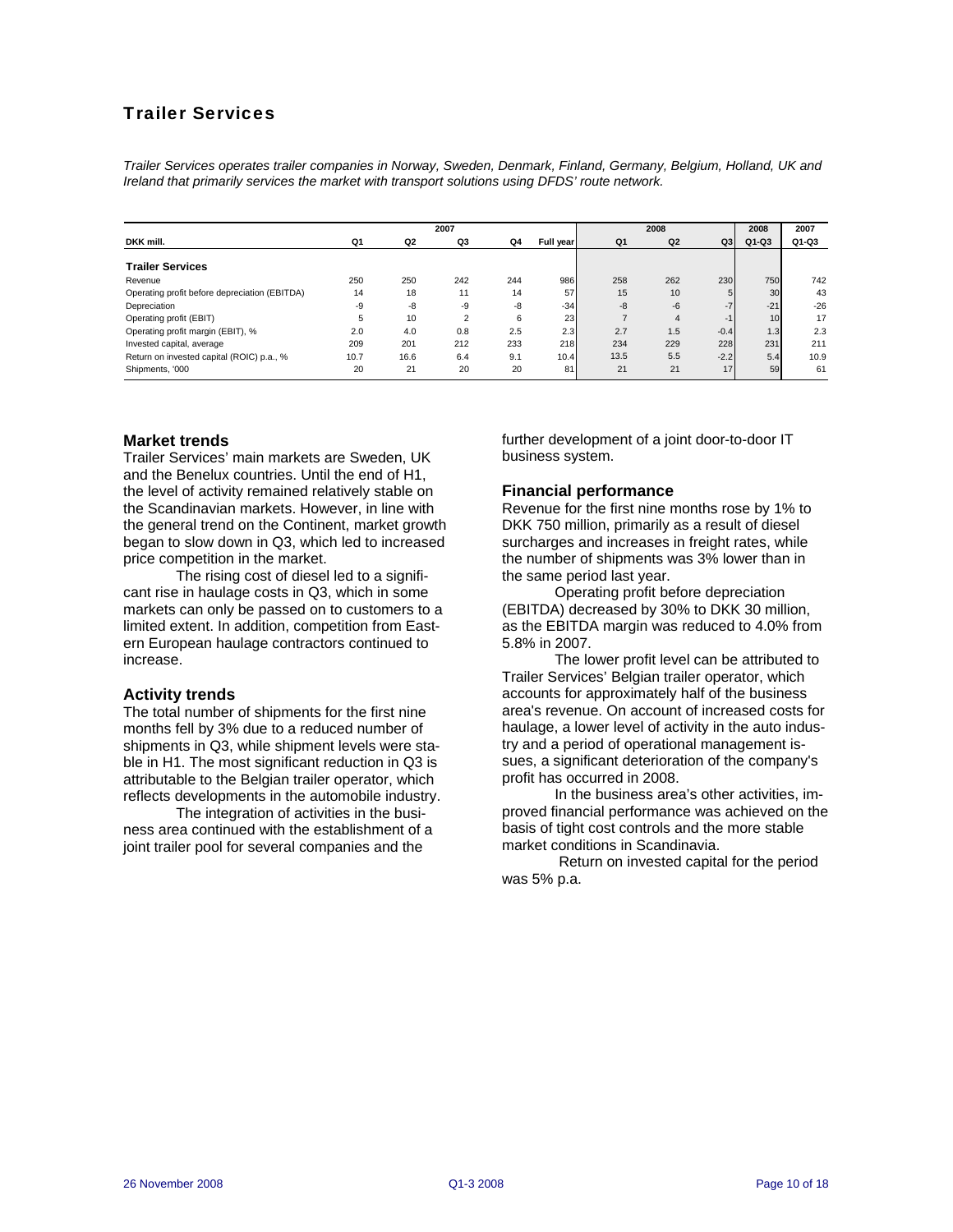# Statement by the Executive Board and Board of Directors

The Board of Directors and the Executive Board have today discussed and approved the interim financial report for the period 1 January – 30 September 2008 for DFDS A/S.

The interim financial report, which has not been audited or reviewed by the company's accountant, has been prepared in accordance with IAS 34, "Presentation of Interim Financial Statements", as adopted by the EU, and in accordance with additional Danish disclosure requirements for interim financial reports for listed companies.

We consider the interim financial report to provide a true and fair view of the Group's assets, liabilities and financial position at 30 September 2008 and of the result of the Group's operations and cash flows for the period 1 January – 30 September 2008.

We also consider the management's review to contain a fair account of the development of the Group's activities and financial position, the profit for the period and of the Group's financial position as a whole as well as a description of the most significant risks and uncertainties faced by the Group.

Copenhagen, 26 November 2008

Executive Board

Niels Smedegaard Christian Merrild<br>CEO CEO CEO CEO CFO

Board of Directors

| Ivar Samrén<br>Chairman | Vagn Sørensen<br>Vice-Chairman | Claus Arnhild* |
|-------------------------|--------------------------------|----------------|
| Michael Helbo*          | Jill Lauritzen Melby           | Anders Moberg  |
| Thomas Mørk*            | Ingar Skaug                    | Lene Skole     |

\* Members of the board elected by the employees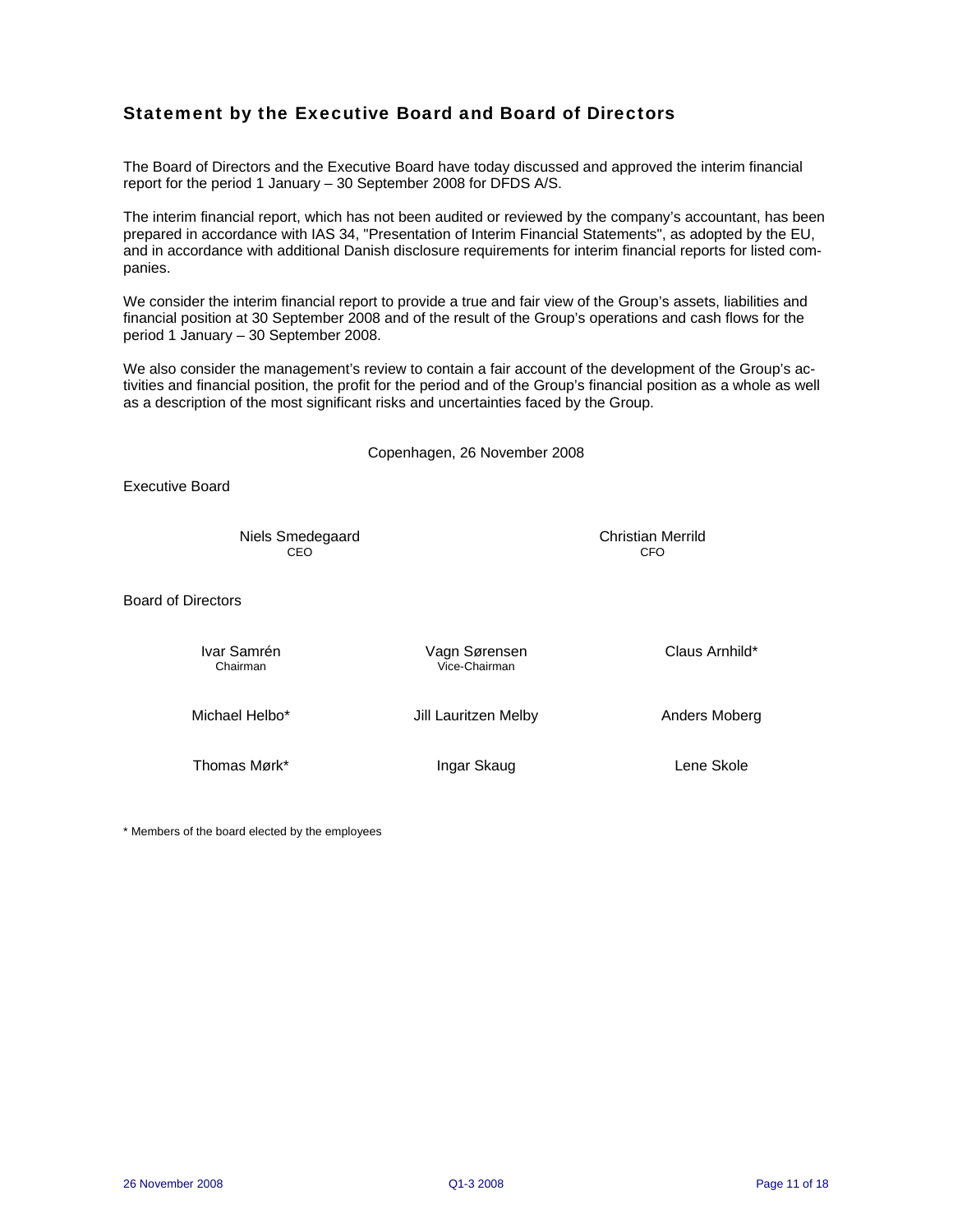# DFDS Group – Income Statement

|                                                           | 2008     | 2007     | 2008     | 2007     | 2007             |
|-----------------------------------------------------------|----------|----------|----------|----------|------------------|
| DKK mill.                                                 | Q3       | Q3       | Q1-Q3    | Q1-Q3    | <b>Full year</b> |
|                                                           |          |          |          |          |                  |
| Revenue                                                   | 2,258.8  | 2,262.7  | 6,412.0  | 6,246.5  | 8,310.3          |
|                                                           |          |          |          |          |                  |
| Costs:                                                    |          |          |          |          |                  |
| Operating costs related to ships                          | 1,217.3  | 1,126.8  | 3,630.8  | 3,269.9  | 4,434.7          |
| Charter hire                                              | 162.5    | 148.3    | 490.6    | 441.5    | 593.2            |
| Staff costs                                               | 364.7    | 394.3    | 1,132.1  | 1,130.3  | 1,529.1          |
| Other costs of operation, sales and administration        | 120.6    | 121.1    | 330.7    | 332.4    | 437.7            |
| Total costs                                               | 1,865.1  | 1,790.5  | 5,584.2  | 5, 174.1 | 6,994.7          |
| Operating profit before depreciation (EBITDA)             | 393.7    | 472.2    | 827.8    | 1,072.4  | 1,315.6          |
| Share of profit of associates                             | $-1.3$   | $-1.5$   | $-2.6$   | $-1.6$   | $-2.2$           |
| Profit/loss on disposal of ships, buildings and terminals | 3.2      | $-0.1$   | 33.6     | $-1.8$   | 32.5             |
| Depreciation and impairment                               |          |          |          |          |                  |
| Ships                                                     | $-109.5$ | $-118.9$ | $-332.3$ | $-347.5$ | $-451.9$         |
| Other fixed assets                                        | $-32.4$  | $-32.6$  | $-99.5$  | $-106.2$ | $-143.9$         |
| Value adjustment goodwill/negative goodwill               | 0.8      | 0.9      | 4.4      | 1.4      | 2.0              |
| Total depreciation and impairment                         | $-141.1$ | $-150.6$ | $-427.4$ | -452.3   | $-593.8$         |
| <b>Operating profit (EBIT)</b>                            | 254.5    | 320.0    | 431.4    | 616.7    | 752.1            |
| Financial income                                          | 4.3      | 10.5     | 15.4     | 20.2     | 26.8             |
| <b>Financial expenses</b>                                 | $-65.1$  | $-64.4$  | $-184.6$ | $-189.7$ | $-253.1$         |
| <b>Profit before tax</b>                                  | 193.7    | 266.1    | 262.2    | 447.2    | 525.8            |
| Tax on profit                                             | $-8.2$   | $-7.5$   | $-16.5$  | $-29.8$  | $-114.1$         |
| Profit for the period                                     | 185.5    | 258.6    | 245.7    | 417.4    | 411.7            |
|                                                           |          |          |          |          |                  |
| Attributable to:                                          |          |          |          |          |                  |
| Equity holders of DFDS A/S                                | 183.9    | 254.6    | 239.1    | 408.5    | 400.4            |
| Minority interests                                        | 1.6      | 4.0      | 6.6      | 8.9      | 11.3             |
|                                                           | 185.5    | 258.6    | 245.7    | 417.4    | 411.7            |
| Basic earnings per share (EPS) of DKK 100                 | 23.91    | 33.29    | 31.14    | 53.50    | 52.40            |
| Diluted earnings per share (EPS-D) of DKK 100             | 23.92    | 33.08    | 31.06    | 53.09    | 52.01            |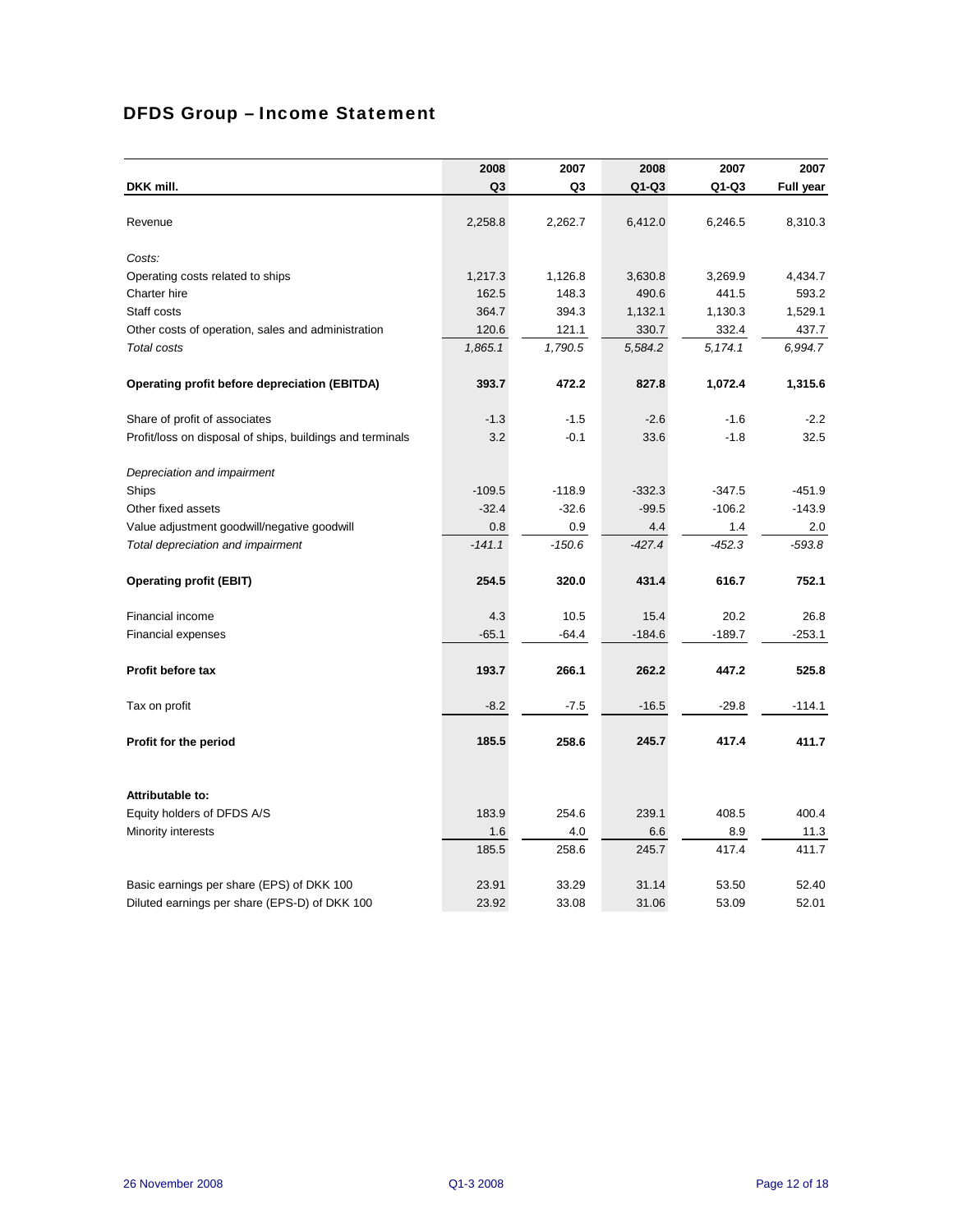# DFDS Group - Balance Sheet, Assets

|                                      | 30.09.  | 30.09.  | 31.12.  |
|--------------------------------------|---------|---------|---------|
| DKK mill.                            | 2008    | 2007    | 2007    |
| <b>Non-current assets</b>            |         |         |         |
|                                      |         |         |         |
| Goodwill                             | 332.7   | 308.1   | 327.4   |
| Other non-current intangible assets  | 85.4    | 121.5   | 111.4   |
| Software                             | 40.0    | 37.3    | 36.1    |
| Development projects in progress     | 13.4    | 7       | 9.6     |
| Total non-current intangible assets  | 471.5   | 473.9   | 484.5   |
| <b>Buildings</b>                     | 76.7    | 69.7    | 76.5    |
| Terminals                            | 321.7   | 361.6   | 348.1   |
| Ships                                | 5,930.3 | 6,749.6 | 6,404.6 |
| Equipment, etc.                      | 266.9   | 319.0   | 299.4   |
| Work in progress and prepayments     | 245.6   | 21.5    | 27.4    |
| Total non-current tangible assets    | 6,841.2 | 7,521.4 | 7,156.0 |
| Investments in associates            | 0.1     | 4.8     | 11.4    |
| Receivables                          | 27.0    | 3.0     | 3.0     |
| <b>Securities</b>                    | 20.4    | 24.5    | 25.8    |
| Deferred tax assets                  | 68.0    | 71.9    | 75.2    |
| Total other non-current assets       | 115.5   | 104.2   | 115.4   |
| <b>Total non-current assets</b>      | 7,428.2 | 8,099.5 | 7,755.9 |
| Inventories                          | 111.7   | 91.5    | 96.2    |
| Trade receivables                    | 978.0   | 997.3   | 935.2   |
| Amounts owed by associates           | 28.7    | 14.2    | 9.5     |
| Other receivables and current assets | 131.4   | 118.3   | 79.1    |
| Prepayments                          | 111.8   | 101.9   | 98.1    |
| Cash at bank and in hand             | 342.6   | 484.1   | 494.3   |
|                                      | 1,704.2 | 1,807.3 | 1,712.4 |
| Assets classified as held for sale   | 185.2   | 0.0     | 141.8   |
| <b>Total current assets</b>          | 1,889.4 | 1,807.3 | 1,854.2 |
| <b>Total assets</b>                  | 9,317.6 | 9,906.8 | 9,610.1 |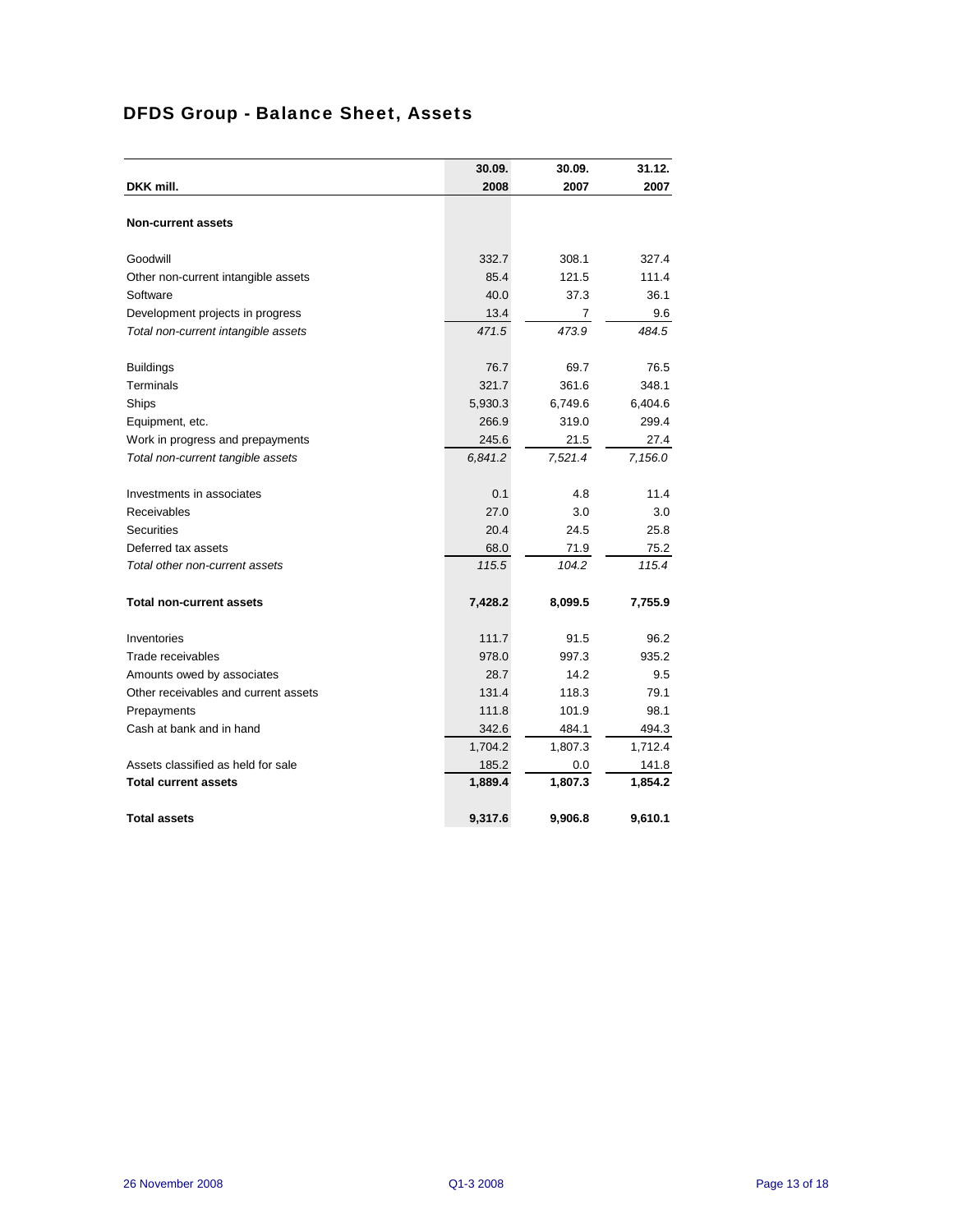|                                                         | 30.09.  | 30.09.  | 31.12.  |
|---------------------------------------------------------|---------|---------|---------|
| DKK mill.                                               | 2008    | 2007    | 2007    |
|                                                         |         |         |         |
| <b>Equity</b>                                           |         |         |         |
| Share capital                                           | 800.0   | 800.0   | 800.0   |
| Reserves                                                | $-38.5$ | $-21.7$ | $-53.5$ |
| Retained earnings                                       | 2,923.9 | 2,792.9 | 2,676.3 |
| Proposed dividends                                      | 0.0     | 0.0     | 114.9   |
| Total equity attributable to equity holders of DFDS A/S | 3,685.4 | 3,571.2 | 3,537.7 |
| Minority interests                                      | 97.1    | 114.2   | 115.6   |
| <b>Total equity</b>                                     | 3,782.5 | 3,685.4 | 3,653.3 |
| Interest bearing liabilities                            | 2,989.0 | 3,846.6 | 3,644.8 |
| Deferred tax                                            | 217.8   | 216.2   | 222.4   |
| Pension and jubilee liabilities                         | 213.9   | 239.8   | 226.7   |
| Other provisions                                        | 0.0     | 0.0     | 1.1     |
| Total non-current liabilities                           | 3,420.7 | 4,302.6 | 4,095.0 |
|                                                         |         |         |         |
| Interest bearing liabilities                            | 903.1   | 658.3   | 707.7   |
| Trade payables                                          | 350.5   | 393.8   | 411.5   |
| Amounts owed by associates                              | 0.2     | 0.1     | 0.0     |
| Other provisions                                        | 12.6    | 15.6    | 25.2    |
| Corporation tax                                         | 32.4    | 31.3    | 22.5    |
| Other payables                                          | 602.4   | 667.6   | 567.2   |
| Deferred income                                         | 128.2   | 152.1   | 120.3   |
|                                                         | 2,029.4 | 1,918.8 | 1,854.4 |
| Liabilities related to assets held for sale             | 85.0    | 0.0     | 7.4     |
| Total current liabilities                               | 2,114.4 | 1,918.8 | 1,861.8 |
| <b>Total liabilites</b>                                 | 5,535.1 | 6,221.4 | 5,956.8 |
| <b>Total equity and liabilities</b>                     | 9,317.6 | 9,906.8 | 9,610.1 |

# DFDS Group - Balance Sheet, Equity and Liabilities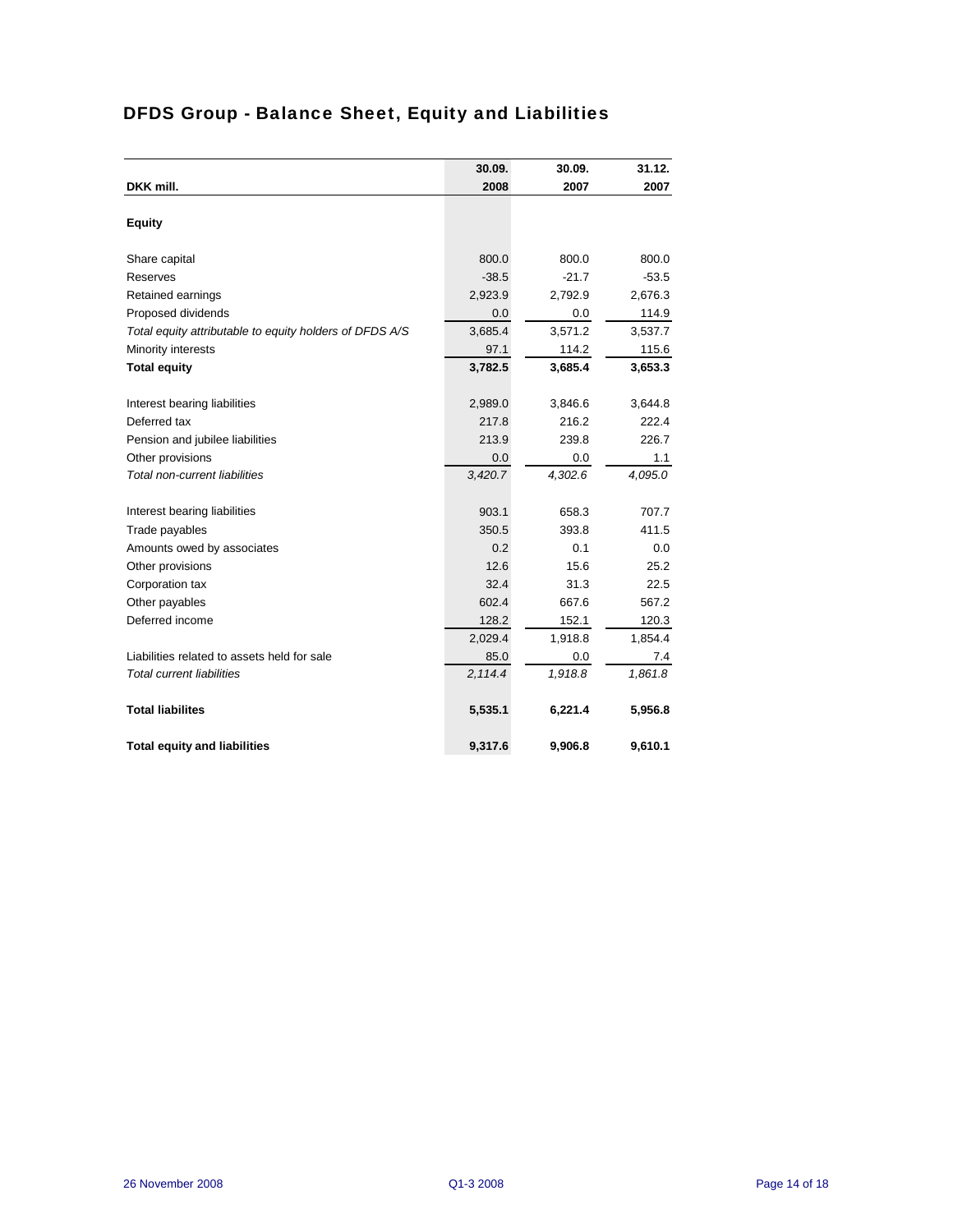# Statement of changes in equity - Consolidated

|                                                                                    | Share   |                         | <b>Reserves</b> |                                             |                           | Retained     | Proposed       | <b>Total equity</b>       | <b>Minority</b> | Total          |
|------------------------------------------------------------------------------------|---------|-------------------------|-----------------|---------------------------------------------|---------------------------|--------------|----------------|---------------------------|-----------------|----------------|
| DKK mio.                                                                           | capital | Currency<br>translation |                 | <b>Hedging Revaluation</b><br>of securities | <b>Treasury</b><br>shares | earnings     | dividends      | attributable to<br>equity | interests       |                |
| Equity at 1 January 2007                                                           | 800.0   | 16.1                    | $-91.3$         | 12.5                                        | $-39.1$                   | 2,372.0      | 83.7           | 3,153.9                   | 111.4           | 3,265.3        |
| Equity movements Q1-Q3 2007                                                        |         |                         |                 |                                             |                           |              |                |                           |                 |                |
| Foreign exchange adjustment relating to<br>foreign companies' beginning equity and |         |                         |                 |                                             |                           |              |                |                           |                 |                |
| goodwill<br>Effect of difference between year-end and                              |         | 16.8                    |                 |                                             |                           |              |                | 16.8                      | 0.1             | 16.9           |
| average rates on profit                                                            |         | 1.1                     |                 |                                             |                           |              |                | 1.1                       | 0.0             | 1.1            |
| Value adjustment of hedging instruments                                            |         |                         | 11.1            |                                             |                           |              |                | 11.1                      | 0.1             | 11.2           |
| Value adjustment of hedging instruments<br>transferred to revenue                  |         |                         | $-1.3$          |                                             |                           |              |                | $-1.3$                    |                 | $-1.3$         |
| Value adjustment of hedging instruments<br>transferred to operating expenses       |         |                         | 38.1            |                                             |                           |              |                | 38.1                      |                 | 38.1           |
| Value adjustment of hedging instruments<br>transferred to financial expenses       |         |                         | 11.6            |                                             |                           |              |                | 11.6                      |                 | 11.6           |
| Tax of equity movements                                                            |         |                         | 0.0             |                                             |                           |              |                | 0.0                       |                 | 0.0            |
| Value adjustment of securities                                                     |         |                         |                 | $-0.7$                                      |                           |              |                | $-0.7$                    |                 | $-0.7$         |
| Net income/(expense) recognised directly in                                        |         |                         |                 |                                             |                           |              |                |                           |                 |                |
| equity<br>Profit for the period                                                    | 0.0     | 17.9                    | 59.5            | $-0.7$                                      | 0.0                       | 0.0<br>408.5 | 0.0            | 76.7<br>408.5             | 0.2<br>8.9      | 76.9<br>417.4  |
| Total recognised income                                                            | 0.0     | 17.9                    | 59.5            | $-0.7$                                      | 0.0                       | 408.5        | 0.0            | 485.2                     | 9.1             | 494.3          |
|                                                                                    |         |                         |                 |                                             |                           |              |                |                           |                 |                |
| Distributed dividends<br>Adjustments of distributed dividends 2006                 |         |                         |                 |                                             |                           | $-0.4$       | $-84.1$<br>0.4 | $-84.1$<br>0.0            | $-1.0$          | $-85.1$<br>0.0 |
| Disposal of minority interests                                                     |         |                         |                 |                                             |                           |              |                | 0.0                       | $-5.3$          | $-5.3$         |
| Vested re. share-based payment                                                     |         |                         |                 |                                             |                           | 10.7         |                | 10.7                      |                 | 10.7           |
| Sale of treasury shares related to exercise of<br>share options                    |         |                         |                 |                                             | 3.4                       | 9.9          |                | 13.3                      |                 | 13.3           |
| Other adjustments                                                                  |         |                         |                 |                                             |                           | $-7.8$       |                | $-7.8$                    |                 | $-7.8$         |
| Equity movements Q1-Q3 2007                                                        | 0.0     | 17.9                    | 59.5            | -0.7                                        | 3.4                       | 420.9        | -83.7          | 417.3                     | 2.8             | 420.1          |
|                                                                                    |         |                         |                 |                                             |                           |              |                |                           |                 |                |
| Equity at 30 September 2007                                                        | 800.0   | 34.0                    | $-31.8$         | 11.8                                        | $-35.7$                   | 2,792.9      | 0.0            | 3,571.2                   | 114.2           | 3,685.4        |
|                                                                                    |         |                         |                 |                                             |                           |              |                |                           |                 |                |
|                                                                                    |         |                         |                 |                                             |                           |              |                |                           |                 |                |
| Equity at 1 January 2008                                                           | 800.0   | $-4.1$                  | $-27.3$         | 11.8                                        | $-33.9$                   | 2,676.3      | 114.9          | 3,537.7                   | 115.6           | 3,653.3        |
| Equity movements Q1-Q3 2008                                                        |         |                         |                 |                                             |                           |              |                |                           |                 |                |
| Foreign exchange adjustment relating to<br>foreign companies' beginning equity and |         |                         |                 |                                             |                           |              |                |                           |                 |                |
| goodwill                                                                           |         | $-39.4$                 |                 |                                             |                           |              |                | $-39.4$                   | 0.0             | $-39.4$        |
| Effect of difference between year-end and<br>average rates on profit               |         | $-1.8$                  |                 |                                             |                           |              |                | $-1.8$                    | 0.0             | $-1.8$         |
| Value adjustment of hedging instruments                                            |         |                         | 45.2            |                                             |                           |              |                | 45.2                      | 0.0             | 45.2           |
| Value adjustment of hedging instruments<br>transferred to revenue                  |         |                         | 3.4             |                                             |                           |              |                | 3.4                       |                 | 3.4            |
| Value adjustment of hedging instruments<br>transferred to operating expenses       |         |                         | 12.8            |                                             |                           |              |                | 12.8                      |                 | 12.8           |
| Value adjustment of hedging instruments                                            |         |                         | $-2.7$          |                                             |                           |              |                | $-2.7$                    |                 | $-2.7$         |
| transferred to financial expenses<br>Tax of equity movements                       |         |                         | $0.0\,$         |                                             |                           |              |                | 0.0                       |                 | 0.0            |
| Value adjustment of securities                                                     |         |                         |                 | $-5.5$                                      |                           |              |                | $-5.5$                    |                 | $-5.5$         |
| Net income/(expense) recognised directly in                                        |         |                         |                 |                                             |                           |              |                |                           |                 |                |
| equity<br>Profit for the period                                                    | $0.0\,$ | $-41.2$                 | 58.7            | $-5.5$                                      | 0.0                       | 0.0          | 0.0            | 12.0                      | 0.0             | 12.0           |
|                                                                                    |         |                         |                 |                                             |                           | 239.1        | 0.0            | 239.1                     | 6.6             | 245.7          |
| Total recognised income                                                            | 0.0     | $-41.2$                 | 58.7            | $-5.5$                                      | 0.0                       | 239.1        | 0.0            | 251.1                     | 6.6             | 257.7          |
| Distributed dividends                                                              |         |                         |                 |                                             |                           |              | $-115.2$       | $-115.2$                  |                 | $-115.2$       |
| Adjustments of distributed dividends 2007<br>Disposal of minority interests        |         |                         |                 |                                             |                           | $-0.3$       | 0.3            | 0.0<br>0.0                | $-25.1$         | 0.0<br>$-25.1$ |
| Vested re. share-based payment                                                     |         |                         |                 |                                             |                           | 3.5          |                | 3.5                       |                 | 3.5            |
| Sale of treasury shares related to exercise of                                     |         |                         |                 |                                             |                           |              |                |                           |                 |                |
| share options<br>Other adjustments                                                 |         |                         |                 |                                             | 3.0                       | 5.3<br>0.0   |                | 8.3<br>0.0                |                 | 8.3<br>0.0     |
|                                                                                    | 0.0     | $-41.2$                 | 58.7            | $-5.5$                                      | 3.0                       |              |                | 147.7                     |                 |                |
| Equity movements Q1-Q3 2008                                                        |         |                         |                 |                                             |                           | 247.6        | $-114.9$       |                           | $-18.5$         | 129.2          |
| Equity at 30 September 2008                                                        | 800.0   | $-45.3$                 | 31.4            | 6.3                                         | $-30.9$                   | 2,923.9      | 0.0            | 3,685.4                   | 97.1            | 3,782.5        |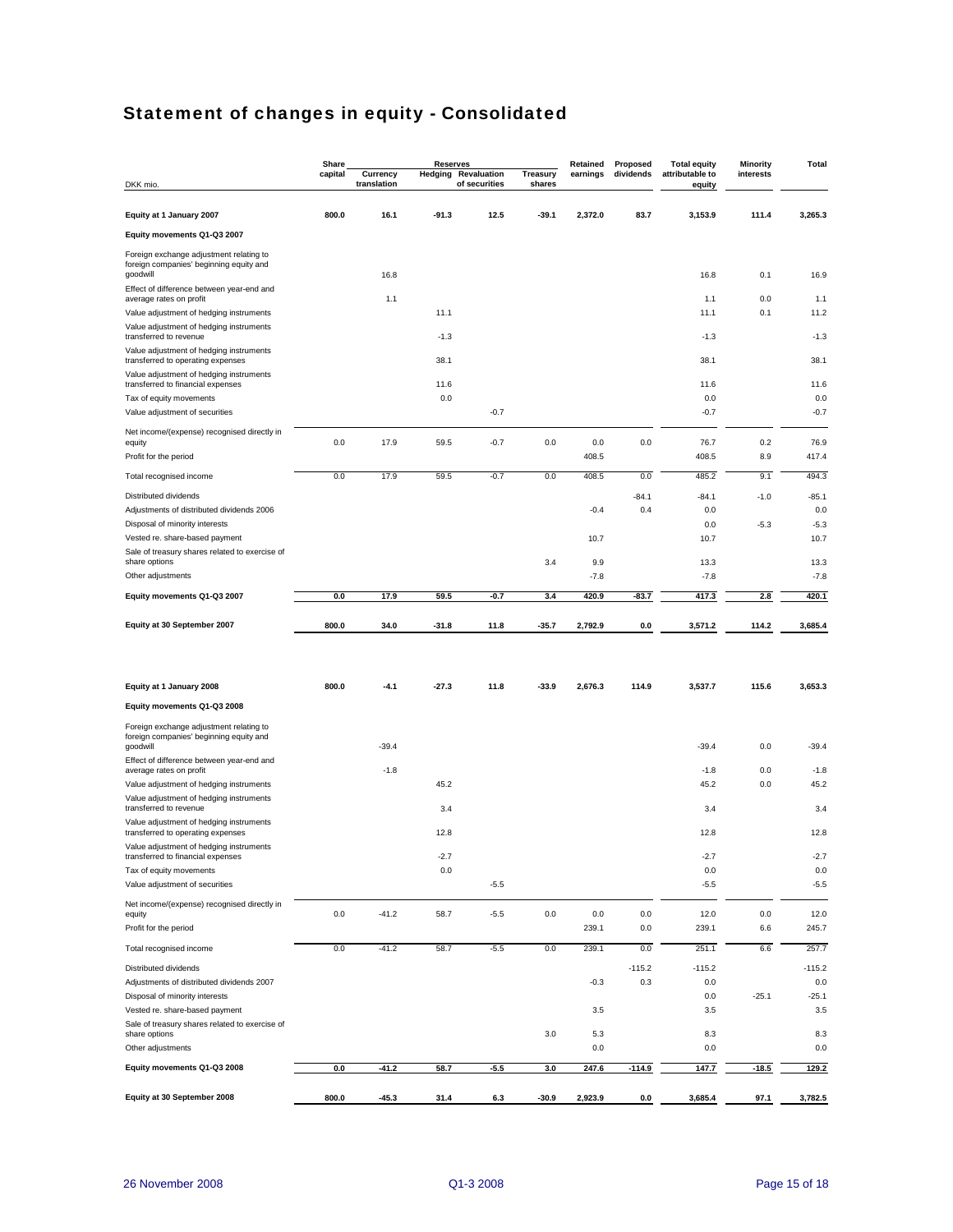# DFDS Consolidated Cash Flow Statement

|                                                                | 2008           | 2007     | 2008     | 2007     | 2007      |
|----------------------------------------------------------------|----------------|----------|----------|----------|-----------|
| DKK mill.                                                      | Q <sub>3</sub> | Q3       | $Q1-Q3$  | $Q1-Q3$  | Full year |
|                                                                |                |          |          |          |           |
| Operating profit before depreciation (EBITDA)                  | 393.7          | 472.2    | 827.8    | 1,072.4  | 1,315.6   |
| Adjustments for non-liquid operating items, etc.               | 1.2            | 4.5      | 4.0      | 16.8     | 26.4      |
| Change in working capital                                      | $-112.3$       | $-68.2$  | $-96.8$  | $-46.6$  | $-47.7$   |
| Payment of pension liabilities and other provisions            | $-6.0$         | $-0.4$   | $-12.2$  | $-4.4$   | $-10.4$   |
| Cash flow from operating activities, gross                     | 276.6          | 408.1    | 722.8    | 1,038.2  | 1,283.9   |
| Interest income                                                | 11.5           | 10.1     | 34.8     | 28.9     | 50.9      |
| Interest expenses                                              | $-56.3$        | $-52.3$  | $-179.7$ | $-171.2$ | $-274.4$  |
| Taxes paid                                                     | $-6.6$         | $-12.8$  | $-15.6$  | $-18.1$  | $-19.6$   |
| Cash flow from operating activities, net                       | 225.2          | 353.1    | 562.3    | 877.8    | 1,040.8   |
| Ships                                                          | $-114.4$       | $-33.0$  | $-175.5$ | $-125.7$ | $-44.0$   |
| <b>Buildings and terminals</b>                                 | $-1.3$         | $-2.0$   | $-5.6$   | $-10.3$  | $-14.9$   |
| Equipment, etc.                                                | $-13.8$        | $-12.7$  | $-15.0$  | $-41.6$  | $-44.4$   |
| Purchase of non-current intangible assets                      | $-8.5$         | $-2.4$   | $-17.8$  | $-10.1$  | $-14.5$   |
| Acquisition of companies and activities                        | 0.0            | 0.0      | $-0.3$   | 0.0      | $-22.6$   |
| Acquisition of minority interests                              | $-0.5$         | $-0.7$   | $-29.9$  | $-12.2$  | $-12.6$   |
| Associates                                                     | 0.0            | 0.1      | 1.4      | 2.1      | 2.2       |
| Cash flow from investing activities                            | $-138.5$       | $-50.7$  | $-242.7$ | $-197.8$ | $-150.8$  |
| Cash flow from financing activities                            |                |          |          |          |           |
| Change in loans secured by mortgages in ships                  | $-150.7$       | $-157.9$ | $-327.2$ | $-409.9$ | $-543.9$  |
| Change in other non-current investments                        | 0.0            | 3.0      | 0.0      | 7.0      | 4.6       |
| Change in other financial loans                                | 0.4            | $-1.7$   | $-64.5$  | $-34.4$  | $-79.6$   |
| Payment of financial lease liabilities                         | $-8.3$         | $-14.3$  | $-23.9$  | $-40.0$  | $-39.3$   |
| Change in operating credits                                    | 29.7           | $-49.1$  | 58.6     | $-26.3$  | $-38.5$   |
| Exercise of share options                                      | 0.0            | 3.6      | 8.3      | 12.6     | 12.9      |
| Dividends paid to shareholders                                 | 0.0            | 0.0      | $-115.2$ | $-83.8$  | $-85.0$   |
| Cash flow from financing activities                            | $-128.9$       | $-216.4$ | -463.9   | $-574.8$ | $-768.8$  |
| Cash flow for the period                                       | $-42.2$        | 86.0     | $-144.3$ | 105.2    | 121.2     |
| Cash at bank and in hand and securities at beginning of period | 0.0            | 0.0      | 494.3    | 371.4    | 371.4     |
| Foreign exchange adjustments                                   | $-5.6$         | 5.5      | $-7.4$   | 7.5      | 1.7       |
| Cash at bank and in hand and securities at end of period       | $-47.8$        | 91.5     | 342.6    | 484.1    | 494.3     |

*The above cannot be derived directly from the income statement and the balance sheet*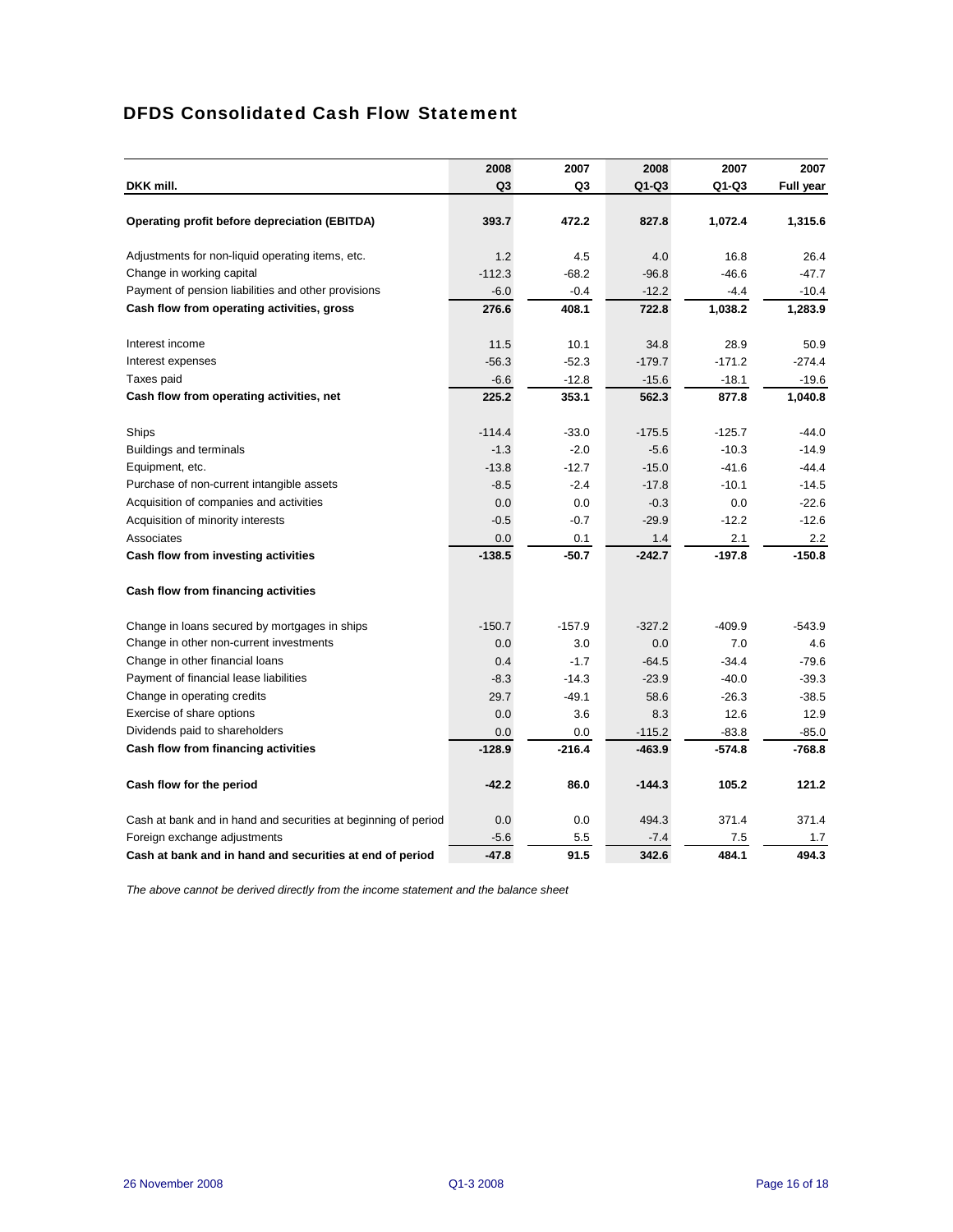## **Notes**

## **Note 1 Accounting policies**

The interim report is presented in compliance with IAS 34, "Presentation of Interim Financial Statements", as approved by the EU, and also in accordance with additional Danish disclosure requirements for interim reports for listed companies.

The accounting policies applied remains unchanged in relation to the annual report 2007, to which reference is made.

The annual report 2007 contains a full description of the accounting policies applied.

### **Note 2 Segment details**

**DKK mill.**

|                                 | Ro-Ro<br>Shipping | Container<br>Shipping | Passenger<br>Shipping | Terminal<br>Services | Trailer<br>Services | Tramp<br>Shipping | Non-<br>allocated | Total   |
|---------------------------------|-------------------|-----------------------|-----------------------|----------------------|---------------------|-------------------|-------------------|---------|
| Q1-Q3 2007                      |                   |                       |                       |                      |                     |                   |                   |         |
| Revenue from external customers | 2,542.4           | 1,194.7               | 1,487.3               | 212.3                | 724.5               | 79.0              | 6.4               | 6,246.6 |
| Inter-segment revenue           | 187.5             | 31.1                  | 12.4                  | 311.5                | 17.2                | 0.0               | 123.5             | 683.2   |
| Total revenue                   | 2,729.9           | 1,225.8               | 1,499.7               | 523.8                | 741.7               | 79.0              | 129.9             | 6,929.8 |
| <b>Profit before tax</b>        | 407.3             | 33.3                  | 52.6                  | $-21.7$              | 14.0                | $-7.7$            | $-30.6$           | 447.2   |
| Tax on profit                   |                   |                       |                       |                      |                     |                   | $-29.8$           | $-29.8$ |
| Profit for the period           |                   |                       |                       |                      |                     |                   | $-60.4$           | 417.4   |
|                                 | Ro-Ro             | Container             | Passenger             | Terminal             | Trailer             | Tramp             | Non-              |         |
|                                 | Shipping          | Shipping              | Shipping              | Services             | Services            | Shipping          | allocated         | Total   |
| Q1-Q3 2008                      |                   |                       |                       |                      |                     |                   |                   |         |
| Revenue from external customers | 2,728.8           | 1,269.9               | 1,414.9               | 221.4                | 736.2               | 37.6              | 3.2               | 6,412.0 |
| Inter-segment revenue           | 203.2             | 25.6                  | 10.5                  | 281.6                | 14.2                | 0.0               | 143.2             | 678.3   |
| Total revenue                   | 2,932.0           | 1,295.5               | 1,425.4               | 503.0                | 750.4               | 37.6              | 146.4             | 7,090.3 |
| Profit before tax               | 323.0             | 4.0                   | $-43.5$               | $-20.9$              | 5.6                 | 30.4              | $-36.4$           | 262.2   |
| Tax on profit                   |                   |                       |                       |                      |                     |                   | $-16.5$           | $-16.5$ |
| Profit for the period           |                   |                       |                       |                      |                     |                   | $-52.9$           | 245.7   |